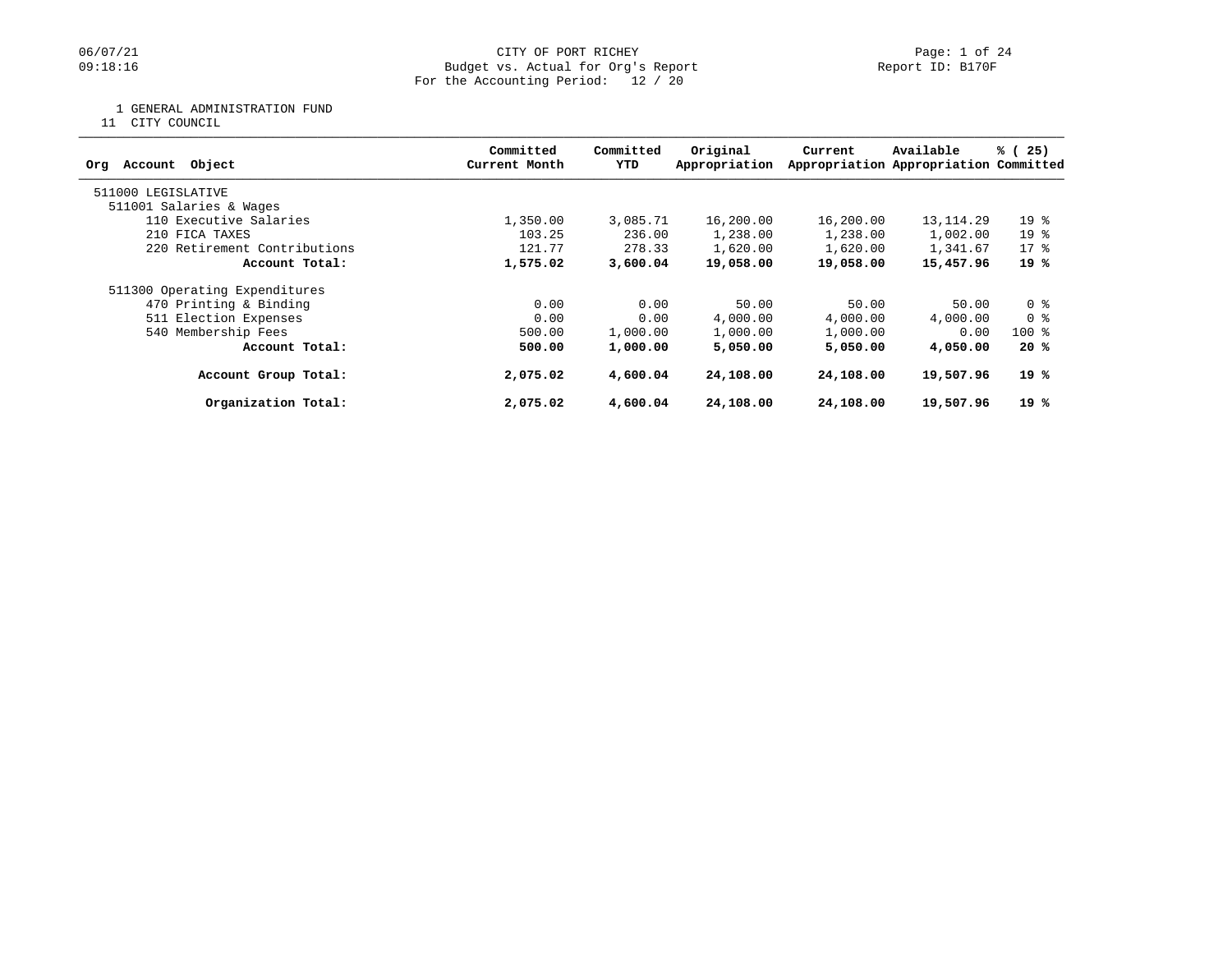# 06/07/21 CITY OF PORT RICHEY Page: 2 of 24<br>
09:18:16 Budget vs. Actual for Org's Report Page: 2 Of 24 Budget vs. Actual for Org's Report For the Accounting Period: 12 / 20

### 1 GENERAL ADMINISTRATION FUND

12 ADMINISTRATIVE

| Object<br>Org Account                | Committed<br>Current Month | Committed<br>YTD | Original<br>Appropriation | Current    | Available<br>Appropriation Appropriation Committed | % (25)         |
|--------------------------------------|----------------------------|------------------|---------------------------|------------|----------------------------------------------------|----------------|
| 512000 EXECUTIVE                     |                            |                  |                           |            |                                                    |                |
| 512001 Salaries & Wages              |                            |                  |                           |            |                                                    |                |
| 120 Regular Salaries & Wages         | 6,161.46                   | 12,311.20        | 100,553.00                | 100,553.00 | 88,241.80                                          | $12*$          |
| 149 Vehicle Allowance - City Manager | 225.00                     | 525.00           | 1,600.00                  | 1,600.00   | 1,075.00                                           | 338            |
| 210 FICA TAXES                       | 470.27                     | 938.99           | 7,693.00                  | 7,693.00   | 6,754.01                                           | $12*$          |
| 220 Retirement Contributions         | 572.24                     | 1,185.82         | 10,056.00                 | 10,056.00  | 8,870.18                                           | $12*$          |
| 230 Health Insurance - Employee      | 857.60                     | 2,558.67         | 13,076.00                 | 13,076.00  | 10,517.33                                          | $20*$          |
| Account Total:                       | 8,286.57                   | 17,519.68        | 132,978.00                | 132,978.00 | 115,458.32                                         | $13*$          |
| 512300 Operating Expenditures        |                            |                  |                           |            |                                                    |                |
| 301 Training                         | 0.00                       | 0.00             | 3,000.00                  | 3,000.00   | 3,000.00                                           | 0 <sup>8</sup> |
| 328 PROFESSIONAL SERVICES            | 21,600.00                  | 73,900.00        | 10,000.00                 | 10,000.00  | $-63,900.00$                                       | 739 %          |
| 461 Technology/Software Maintenance  | 581.04                     | 581.04           | 0.00                      | 0.00       | $-581.04$                                          | $***$ 8        |
| 502 Miscellaneous                    | 0.00                       | 0.00             | 200.00                    | 200.00     | 200.00                                             | 0 %            |
| 540 Membership Fees                  | 0.00                       | 520.00           | 1,200.00                  | 1,200.00   | 680.00                                             | $43$ %         |
| 551 Document Recording Fees          | 115.00                     | 135.00           | 300.00                    | 300.00     | 165.00                                             | $45$ %         |
| Account Total:                       | 22,296.04                  | 75,136.04        | 14,700.00                 | 14,700.00  | $-60, 436.04$                                      | 511 %          |
| Account Group Total:                 | 30,582.61                  | 92,655.72        | 147,678.00                | 147,678.00 | 55,022.28                                          | 63%            |
| Organization Total:                  | 30,582.61                  | 92,655.72        | 147,678.00                | 147,678.00 | 55,022.28                                          | 63%            |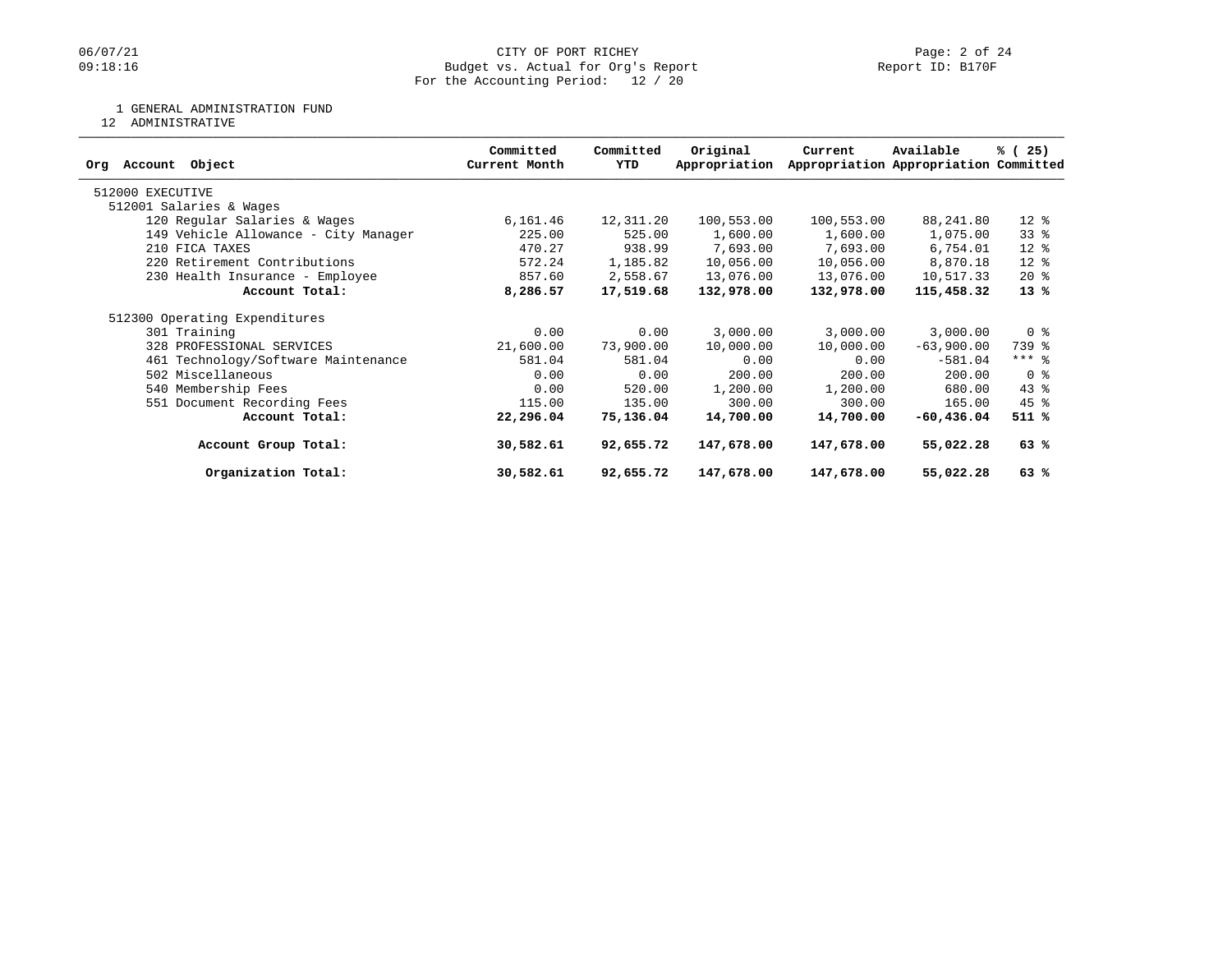# 06/07/21 CITY OF PORT RICHEY Page: 3 of 24<br>
09:18:16 Dudget vs. Actual for Org's Report Page: 1 Page: 3 of 24 Budget vs. Actual for Org's Report For the Accounting Period: 12 / 20

1 GENERAL ADMINISTRATION FUND

13 FINANCE

| Object<br>Account<br>Orq            | Committed<br>Current Month | Committed<br>YTD | Original<br>Appropriation | Current    | Available<br>Appropriation Appropriation Committed | % (25)         |
|-------------------------------------|----------------------------|------------------|---------------------------|------------|----------------------------------------------------|----------------|
| 513000 FINANCIAL & ADMINISTRATIVE   |                            |                  |                           |            |                                                    |                |
| 513001 Salary & Wages               |                            |                  |                           |            |                                                    |                |
| 120 Regular Salaries & Wages        | 6,175.12                   | 13,881.94        | 54,028.00                 | 54,028.00  | 40,146.06                                          | $26$ %         |
| 140 Overtime                        | 0.00                       | 118.43           | 400.00                    | 400.00     | 281.57                                             | $30*$          |
| 210 FICA TAXES                      | 467.23                     | 1,058.49         | 4,156.00                  | 4,156.00   | 3,097.51                                           | $25$ $%$       |
| 220 Retirement Contributions        | 617.51                     | 1,400.03         | 5,433.00                  | 5,433.00   | 4,032.97                                           | $26$ %         |
| 230 Health Insurance - Employee     | 1,067.85                   | 2,564.23         | 12,853.00                 | 12,853.00  | 10,288.77                                          | $20*$          |
| Account Total:                      | 8,327.71                   | 19,023.12        | 76,870.00                 | 76,870.00  | 57,846.88                                          | 25%            |
| 513300 Operating Expenditures       |                            |                  |                           |            |                                                    |                |
| 301 Training                        | 0.00                       | 0.00             | 2,500.00                  | 2,500.00   | 2,500.00                                           | 0 <sup>8</sup> |
| 328 PROFESSIONAL SERVICES           | 4,661.25                   | 14,796.25        | 30,000.00                 | 30,000.00  | 15,203.75                                          | 49 %           |
| 409 Cellular Phone                  | 121.93                     | 243.86           | 900.00                    | 900.00     | 656.14                                             | $27$ $\approx$ |
| 461 Technology/Software Maintenance | 297.74                     | 297.74           | 10,000.00                 | 10,000.00  | 9,702.26                                           | 3 <sup>8</sup> |
| 502 Miscellaneous                   | 154.00                     | 154.00           | 300.00                    | 300.00     | 146.00                                             | $51$ %         |
| 512 Small Equipment                 | 0.00                       | 271.11           | 2,000.00                  | 2,000.00   | 1,728.89                                           | 14 %           |
| 540 Membership Fees                 | 0.00                       | 0.00             | 300.00                    | 300.00     | 300.00                                             | 0 <sub>8</sub> |
| Account Total:                      | 5,234.92                   | 15,762.96        | 46,000.00                 | 46,000.00  | 30,237.04                                          | 34%            |
| Account Group Total:                | 13,562.63                  | 34,786.08        | 122,870.00                | 122,870.00 | 88,083.92                                          | 28%            |
| Organization Total:                 | 13,562.63                  | 34,786.08        | 122,870.00                | 122,870.00 | 88,083.92                                          | 28%            |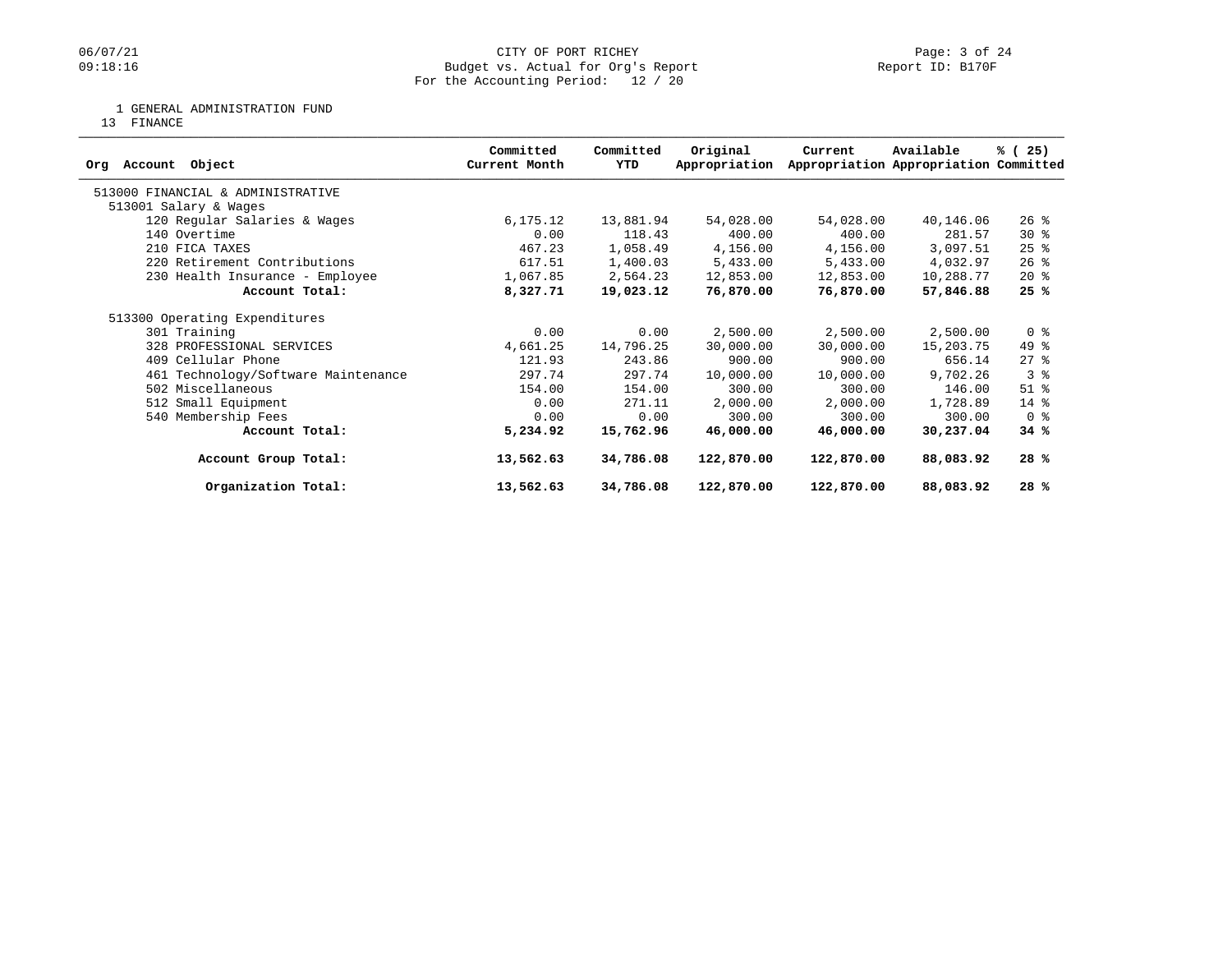1 GENERAL ADMINISTRATION FUND

14 LEGAL

| Account Object<br>Orq                         | Committed<br>Current Month | Committed<br>YTD | Original<br>Appropriation | Current   | Available<br>Appropriation Appropriation Committed | % (25)             |
|-----------------------------------------------|----------------------------|------------------|---------------------------|-----------|----------------------------------------------------|--------------------|
| 514000 LEGAL<br>514300 Operating Expenditures |                            |                  |                           |           |                                                    |                    |
| 319 City Attorney                             | 3.529.00                   | 4,918.00         | 20,000.00                 | 20,000.00 | 15,082.00                                          | $25$ $\frac{6}{5}$ |
| Account Total:                                | 3,529.00                   | 4,918,00         | 20,000.00                 | 20,000.00 | 15,082.00                                          | 25%                |
| Account Group Total:                          | 3,529.00                   | 4,918,00         | 20,000.00                 | 20,000.00 | 15,082.00                                          | 25%                |
| Organization Total:                           | 3,529.00                   | 4,918,00         | 20,000.00                 | 20,000.00 | 15,082.00                                          | 25%                |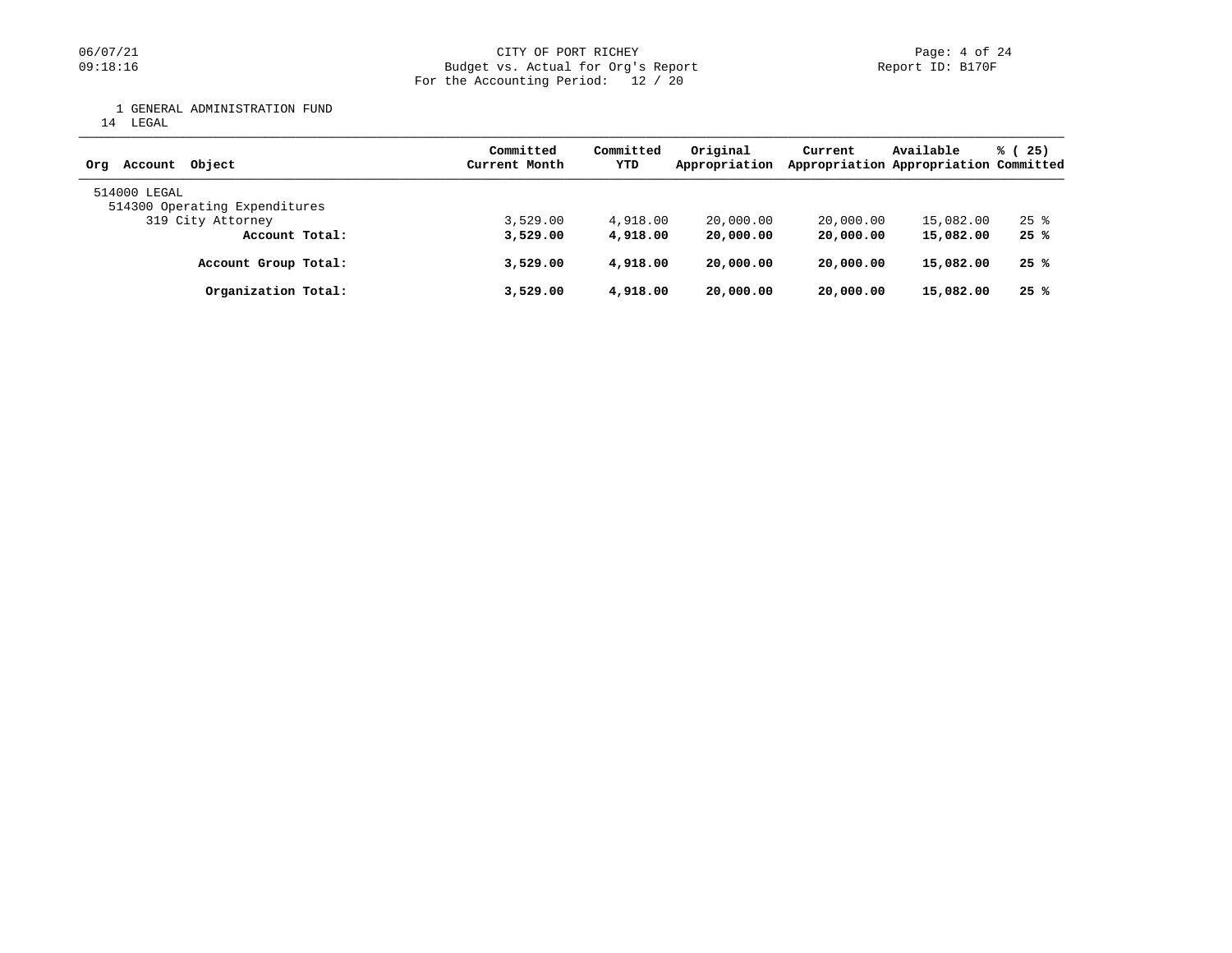### 1 GENERAL ADMINISTRATION FUND

16 INFORMATION TECHNOLOGY

| Committed<br>Current Month | Committed<br>YTD | Original<br>Appropriation | Current                                                                                            | Available | % (25)                                                                                                                                                  |  |
|----------------------------|------------------|---------------------------|----------------------------------------------------------------------------------------------------|-----------|---------------------------------------------------------------------------------------------------------------------------------------------------------|--|
|                            |                  |                           |                                                                                                    |           |                                                                                                                                                         |  |
|                            |                  |                           |                                                                                                    |           |                                                                                                                                                         |  |
| 8.252.40                   |                  | 80,000.00                 |                                                                                                    |           | $45$ %                                                                                                                                                  |  |
| 0.00                       |                  | 600.00                    |                                                                                                    | 600.00    | 0 %                                                                                                                                                     |  |
| 0.00                       |                  | 10,000.00                 |                                                                                                    | 10,000.00 | 0 %                                                                                                                                                     |  |
| 0.00                       |                  | 1,000.00                  | 1,000.00                                                                                           | 1,000.00  | 0 %                                                                                                                                                     |  |
| 0.00                       |                  | 200.00                    |                                                                                                    | 200.00    | 0 %                                                                                                                                                     |  |
| 0.00                       |                  | 11,943.00                 |                                                                                                    | 10,894.06 | 9 %                                                                                                                                                     |  |
| 8,252.40                   |                  | 103,743.00                |                                                                                                    | 66,593.82 | 36%                                                                                                                                                     |  |
| 8,252.40                   |                  | 103,743.00                |                                                                                                    | 66,593.82 | 36%                                                                                                                                                     |  |
| 8,252.40                   |                  | 103,743.00                |                                                                                                    | 66,593.82 | 36%                                                                                                                                                     |  |
|                            |                  |                           | 36,100.24<br>0.00<br>0.00<br>0.00<br>0.00<br>1,048.94<br>37, 149, 18<br>37, 149. 18<br>37, 149. 18 |           | Appropriation Appropriation Committed<br>80,000,00<br>43,899.76<br>600.00<br>10,000.00<br>200.00<br>11,943.00<br>103,743.00<br>103,743.00<br>103,743.00 |  |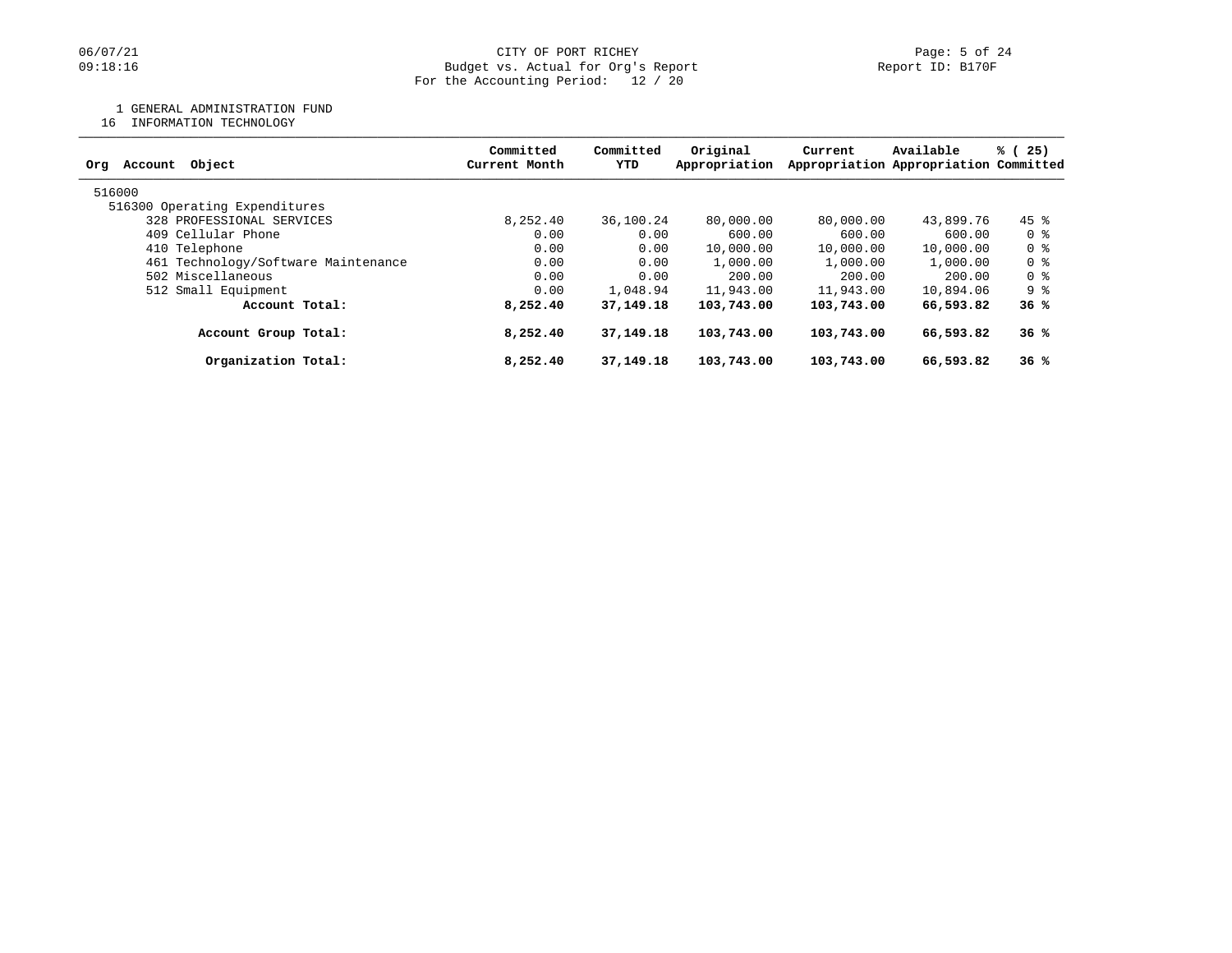### 06/07/21 CITY OF PORT RICHEY PAGE 24<br>
09:18:16 Dudget vs. Actual for Org's Report Communication (Page: 6 of 24<br>
Report ID: B170F Budget vs. Actual for Org's Report For the Accounting Period: 12 / 20

1 GENERAL ADMINISTRATION FUND

19 GENERAL GOVERNMENT

| Org Account Object                         | Committed<br>Current Month | Committed<br>YTD | Original                   | Current<br>Appropriation Appropriation Appropriation Committed | Available                 | % (25)             |
|--------------------------------------------|----------------------------|------------------|----------------------------|----------------------------------------------------------------|---------------------------|--------------------|
| 519000 NON-DEPARTMENTAL                    |                            |                  |                            |                                                                |                           |                    |
| 519300 Operating Expenditures              |                            |                  |                            |                                                                |                           |                    |
| 210 FICA TAXES                             | 441.45                     | 441.45           | 0.00                       | 0.00                                                           | $-441.45$                 | $***$ %            |
| 240 Workmen's Compensation                 | 0.00                       | 37,506.00        | 152,025.00                 | 152,025.00                                                     | 114,519.00                | 25%                |
| 250 Unemployment Compensation              | 493.36                     | 1,603.42         | 0.00                       | 0.00                                                           | $-1,603.42$               | $***$ $%$          |
| 301 Training                               | 0.00                       | 0.00             | 900.00                     | 900.00                                                         | 900.00                    | 0 <sup>8</sup>     |
| 313 Codification of City Code - Printing & | 250.00                     | 3,644.19         | 16,000.00                  | 16,000.00                                                      | 12,355.81                 | $23$ $%$           |
| 320 Audits                                 | 0.00                       | 0.00             | 25,000.00                  | 25,000.00                                                      | 25,000.00                 | 0 <sup>8</sup>     |
| 328 PROFESSIONAL SERVICES                  | 53.54                      | 1,521.65         | 3,500.00                   | 3,500.00                                                       | 1,978.35                  | 43%                |
| 331 Red Light Camera Service Fees          | 21,515.40                  | 42,713.80        | 235,000.00                 | 235,000.00                                                     | 192,286.20                | 18 <sup>8</sup>    |
| 334 State Fees Red Light Camera            | 47,061.00                  | 122,674.00       | 474,760.00                 | 474,760.00                                                     | 352,086.00                | $26$ %             |
| 343 Office Cleaning                        | 1,437.92                   | 4,929.95         | 18,000.00                  | 18,000.00                                                      | 13,070.05                 | $27$ %             |
| 409 Cellular Phone                         | 85.86                      | 171.72           | 800.00                     | 800.00                                                         | 628.28                    | $21*$              |
| 410 Telephone                              | 1,335.88                   | 4,094.90         | 18,000.00                  | 18,000.00                                                      | 13,905.10                 | $23$ $%$           |
| 417 Internet Service                       | 1,176.27                   | 3,508.23         | 12,000.00                  | 12,000.00                                                      | 8,491.77                  | 29%                |
| 420 Postage                                | 0.00                       | 1,839.91         | 11,000.00                  | 11,000.00                                                      | 9,160.09                  | $17*$              |
| 430 Electricity                            | 0.00                       | 5,138.68         | 27,000.00                  | 27,000.00                                                      | 21,861.32                 | 19 <sup>°</sup>    |
| 432 Water Utility Expense                  | 0.00                       | 3,770.57         | 15,000.00                  | 15,000.00                                                      | 11,229.43                 | 25%                |
| 434 Sewer Utility Expense                  | 0.00                       | 434.19           | 3,000.00                   | 3,000.00                                                       | 2,565.81                  | 14 %               |
| 436 STORMWATER UTILITY EXPENSE             | 0.00                       | 230.00           | 1,400.00                   | 1,400.00                                                       | 1,170.00                  | 16 <sup>°</sup>    |
| 450 Liability Insurance                    | 0.00                       | 62,093.00        | 246,373.00                 | 246,373.00                                                     | 184,280.00                | 25%                |
| 459 Flood Insurance                        | 0.00                       | 0.00             | 6,780.00                   | 6,780.00                                                       | 6,780.00                  | 0 <sup>8</sup>     |
| 460 Building Maintenance                   | 231.10                     | 1,395.10         | 12,000.00                  | 12,000.00                                                      | 10,604.90                 | $12*$              |
| 461 Technology/Software Maintenance        | 3,200.00                   | 3,200.00         | 12,000.00                  | 12,000.00                                                      | 8,800.00                  | $27$ %             |
| 467 Equipment Maintenance                  | 808.82                     | 2,447.94         | 8,000.00                   | 8,000.00                                                       | 5,552.06                  | $31$ %             |
| 470 Printing & Binding                     | 103.07                     | 103.07           | 2,000.00                   | 2,000.00                                                       | 1,896.93                  | 5 <sup>8</sup>     |
| 477 Generator                              | 0.00                       | 1,140.00         | 11,500.00                  | 11,500.00                                                      | 10,360.00                 | $10*$              |
| 484 Advertising                            | 0.00                       | 175.90           | 3,500.00                   | 3,500.00                                                       | 3,324.10                  | 5 <sup>8</sup>     |
| 502 Miscellaneous                          | 600.60                     | 1,328.81         | 6,000.00                   | 6,000.00                                                       | 4,671.19                  | $22$ $%$           |
| 503 Christmas Gift Certificate             | 5,770.00                   | 5,770.00         | 6,150.00                   | 6,150.00                                                       | 380.00                    | 94 %               |
| 510 Office Supplies                        | 786.63                     | 3,298.64         | 10,000.00                  | 10,000.00                                                      | 6,701.36                  | 33%                |
| 512 Small Equipment                        | 0.00                       | 169.00           | 300.00                     | 300.00                                                         | 131.00                    | $56$ $\frac{6}{3}$ |
| 540 Membership Fees                        | 0.00                       | 0.00             | 130.00                     | 130.00                                                         | 130.00                    | 0 <sup>8</sup>     |
| 556 Bank Charges                           | 3, 113.94                  | 14,039.69        | 10,000.00                  | 10,000.00                                                      | $-4,039.69$               | 140 %              |
| Account Total:                             | 88,464.84                  |                  | 329, 383.81 1, 348, 118.00 |                                                                | 1,348,118.00 1,018,734.19 | 24%                |
| Account Group Total:                       | 88,464.84                  |                  | 329, 383.81 1, 348, 118.00 |                                                                | 1,348,118.00 1,018,734.19 | 24%                |
| Organization Total:                        | 88,464.84                  |                  | 329, 383.81 1, 348, 118.00 |                                                                | 1,348,118.00 1,018,734.19 | 24%                |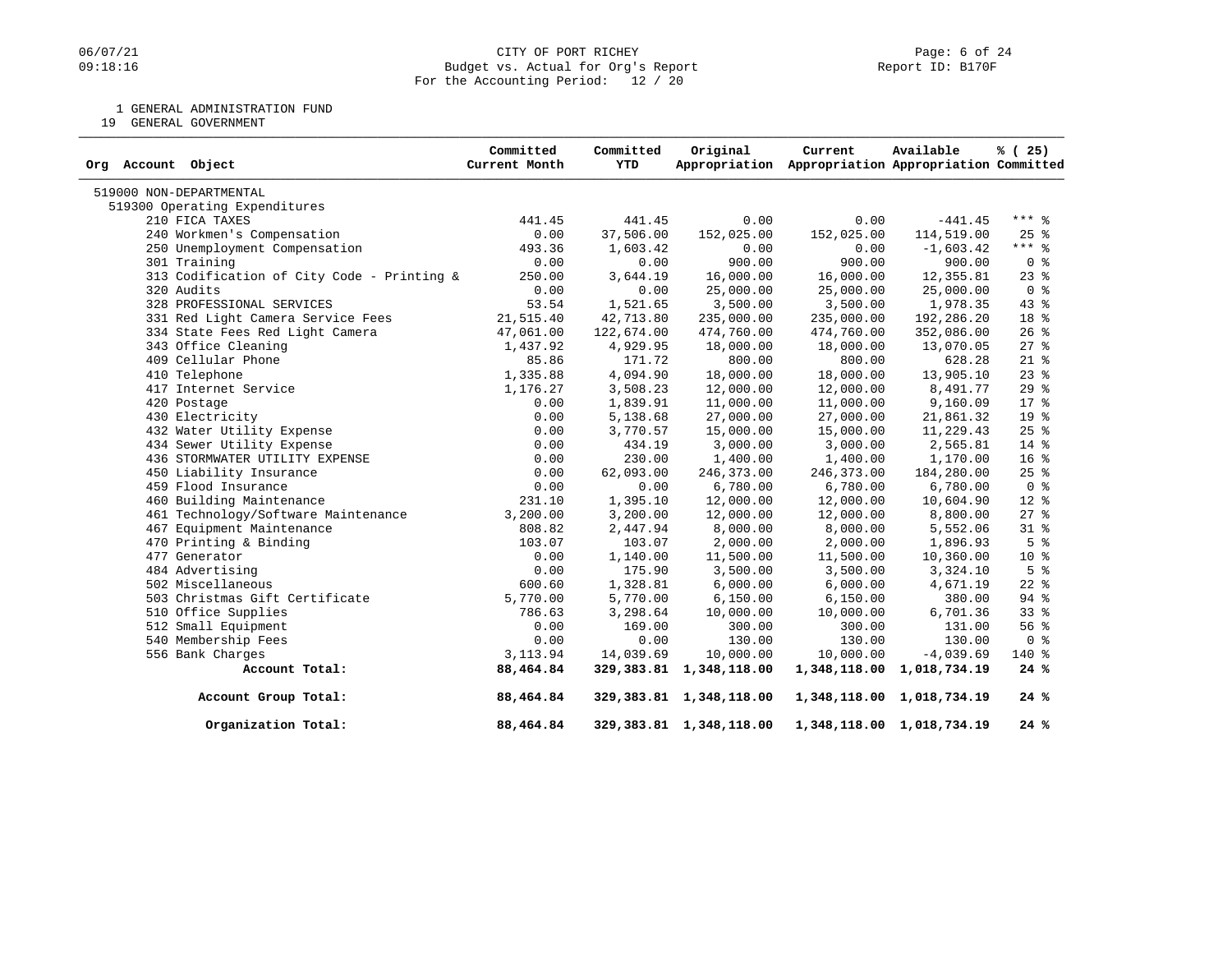# 06/07/21 CITY OF PORT RICHEY Page: 7 of 24<br>
Budget vs. Actual for Org's Report Page: 7 Of 24<br>
Page: 7 of 24 Budget vs. Actual for Org's Report For the Accounting Period: 12 / 20

1 GENERAL ADMINISTRATION FUND

20 DISPATCH DEPARTMENT

|                                           | Committed     | Committed | Original      | Current    | Available                             | % (25)                  |
|-------------------------------------------|---------------|-----------|---------------|------------|---------------------------------------|-------------------------|
| Org Account<br>Object                     | Current Month | YTD       | Appropriation |            | Appropriation Appropriation Committed |                         |
| 520000 PUBLIC SAFETY                      |               |           |               |            |                                       |                         |
| 520001 Salaries & Wages                   |               |           |               |            |                                       |                         |
| 120 Regular Salaries & Wages              | 9,498.05      | 17,634.96 | 62,673.00     | 62,673.00  | 45,038.04                             | $28$ %                  |
| 130 Part-time Salaries & Wages            | 569.10        | 1,500.06  | 20,256.00     | 20,256.00  | 18,755.94                             | 7 %                     |
| 140 Overtime                              | 0.00          | 71.51     | 4,339.00      | 4,339.00   | 4,267.49                              | 2 <sup>8</sup>          |
| 160 Holiday Pay                           | 1,886.61      | 2,000.66  | 5,274.00      | 5,274.00   | 3, 273.34                             | 38 %                    |
| 210 FICA TAXES                            | 912.65        | 1,618.53  | 7,207.00      | 7,207.00   | 5,588.47                              | $22$ $%$                |
| 220 Retirement Contributions              | 1,188.50      | 2,106.27  | 9,421.00      | 9,421.00   | 7,314.73                              | $22$ %                  |
| 230 Health Insurance - Employee           | 1,280.33      | 3,840.99  | 20,399.00     | 20,399.00  | 16,558.01                             | 19 %                    |
| Account Total:                            | 15,335.24     | 28,772.98 | 129,569.00    | 129,569.00 | 100,796.02                            | 22%                     |
| 520300 Operating Expenditures             |               |           |               |            |                                       |                         |
| 301 Training                              | 0.00          | 0.00      | 1,500.00      | 1,500.00   | 1,500.00                              | 0 <sup>8</sup>          |
| 315 Physical Exams                        | 0.00          | 0.00      | 350.00        | 350.00     | 350.00                                | $0 \text{ }$ $\text{*}$ |
| 412 Radio Maintenance                     | 147.50        | 147.50    | 1,000.00      | 1,000.00   | 852.50                                | 15 <sup>8</sup>         |
| 460 Building Maintenance                  | 0.00          | 0.00      | 500.00        | 409.00     | 409.00                                | 0 <sup>8</sup>          |
| 502 Miscellaneous                         | 0.00          | 0.00      | 200.00        | 200.00     | 200.00                                | $0 \text{ }$ $\text{*}$ |
| 512 Small Equipment                       | 0.00          | 0.00      | 200.00        | 291.00     | 291.00                                | 0 <sup>8</sup>          |
| 525 Uniform Allowance                     | 0.00          | 131.00    | 2,000.00      | 2,000.00   | 1,869.00                              | 7 %                     |
| 526 Uniform Maintenance Allowance Per PBA | 0.00          | 1,900.00  | 2,000.00      | 2,000.00   | 100.00                                | $95$ %                  |
| Account Total:                            | 147.50        | 2,178.50  | 7,750.00      | 7,750.00   | 5,571.50                              | 28%                     |
| Account Group Total:                      | 15,482.74     | 30,951.48 | 137,319.00    | 137,319.00 | 106,367.52                            | 23%                     |
| Organization Total:                       | 15,482.74     | 30,951.48 | 137,319.00    | 137,319.00 | 106,367.52                            | 23%                     |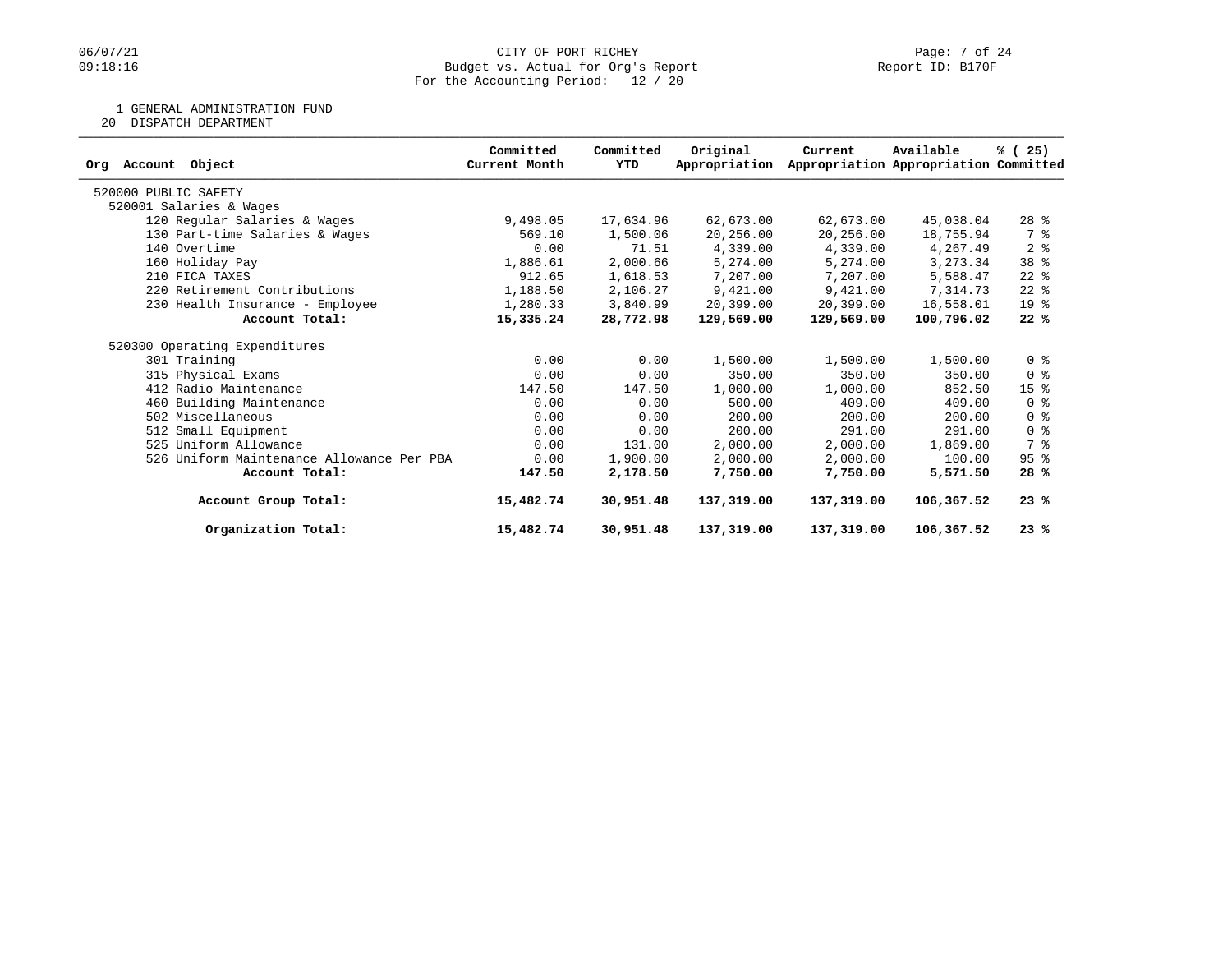# 06/07/21 CITY OF PORT RICHEY Page: 8 of 24<br>
09:18:16 Budget vs. Actual for Org's Report Page: 16 Page: 8 of 24 Budget vs. Actual for Org's Report For the Accounting Period: 12 / 20

1 GENERAL ADMINISTRATION FUND

21 POLICE DEPARTMENT

| Org Account Object                        | Committed<br>Current Month | Committed<br>YTD | Original                | Current<br>Appropriation Appropriation Appropriation Committed | Available                 | % (25)          |
|-------------------------------------------|----------------------------|------------------|-------------------------|----------------------------------------------------------------|---------------------------|-----------------|
| 521000 LAW ENFORCEMENT                    |                            |                  |                         |                                                                |                           |                 |
| 521001 Salaries & Wages                   |                            |                  |                         |                                                                |                           |                 |
| 120 Regular Salaries & Wages              | 129,623.46                 | 238,340.01       | 923,916.00              | 923,916.00                                                     | 685,575.99                | $26$ %          |
| 140 Overtime                              | 1,694.13                   | 4,728.42         | 25,000.00               | 25,000.00                                                      | 20, 271.58                | 19 %            |
| 156 Police Subsidy                        | 445.00                     | 1,068.57         | 7,000.00                | 7,000.00                                                       | 5,931.43                  | 15 <sup>°</sup> |
| 160 Holiday Pay                           | 17,851.72                  | 18,612.83        | 70,399.00               | 70,399.00                                                      | 51,786.17                 | $26$ %          |
| 210 FICA TAXES                            | 11,284.57                  | 19,794.03        | 81,364.00               | 81,364.00                                                      | 61,569.97                 | $24$ %          |
| 220 Retirement Contributions              | 34, 174.53                 | 59,486.58        | 260,050.00              | 260,050.00                                                     | 200,563.42                | $23$ $%$        |
| 230 Health Insurance - Employee           | 16,633.42                  | 49,238.30        | 229,701.00              | 229,701.00                                                     | 180,462.70                | $21*$           |
| 820 Johnny Cash Donation Per PBA          | 192.14                     | 376.13           | 1,872.00                | 1,872.00                                                       | 1,495.87                  | $20*$           |
| Account Total:                            | 211,898.97                 |                  | 391,644.87 1,599,302.00 |                                                                | 1,599,302.00 1,207,657.13 | 24%             |
| 521300 Operating Expenditures             |                            |                  |                         |                                                                |                           |                 |
| 301 Training                              | 364.00                     | 502.00           | 20,000.00               | 15,000.00                                                      | 14,498.00                 | 3%              |
| 315 Physical Exams                        | 205.00                     | 1,275.00         | 1,375.00                | 1,375.00                                                       | 100.00                    | $93$ $%$        |
| 328 PROFESSIONAL SERVICES                 | 0.00                       | 750.00           | 1,000.00                | 1,000.00                                                       | 250.00                    | 75 %            |
| 353 Impound Lot Maintenance               | 135.45                     | 135.45           | 1,000.00                | 1,358.00                                                       | 1,222.55                  | $10*$           |
| 409 Cellular Phone                        | 1,903.52                   | 3,820.17         | 12,900.00               | 12,900.00                                                      | 9,079.83                  | $30*$           |
| 460 Building Maintenance                  | $-17.92$                   | 359.58           | 2,000.00                | 2,000.00                                                       | 1,640.42                  | 18 %            |
| 461 Technology/Software Maintenance       | $-351.87$                  | 486.13           | 15,000.00               | 15,000.00                                                      | 14,513.87                 | 3%              |
| 465 Vehicle Expense                       | 3,312.56                   | 7,825.83         | 20,000.00               | 25,000.00                                                      | 17, 174. 17               | $31$ %          |
| 470 Printing & Binding                    | 0.00                       | 0.00             | 400.00                  | 400.00                                                         | 400.00                    | 0 <sup>8</sup>  |
| 471 Police Boat Maintenance               | 0.00                       | 0.00             | 1,000.00                | 1,000.00                                                       | 1,000.00                  | 0 <sup>8</sup>  |
| 472 Police Bicycle Maintenance            | 0.00                       | 0.00             | 250.00                  | 250.00                                                         | 250.00                    | 0 <sup>8</sup>  |
| 502 Miscellaneous                         | 115.04                     | 783.47           | 2,000.00                | 2,000.00                                                       | 1,216.53                  | 39 %            |
| 504 Evidence Supplies                     | 0.00                       | 84.00            | 2,200.00                | 2,200.00                                                       | 2,116.00                  | 4%              |
| 512 Small Equipment                       | 1,321.06                   | 2,638.92         | 7,000.00                | 6,642.00                                                       | 4,003.08                  | $40*$           |
| 514 Safety Equipment                      | 0.00                       | 0.00             | 1,500.00                | 1,500.00                                                       | 1,500.00                  | 0 <sup>8</sup>  |
| 520 Fuel Expense                          | 2,653.94                   | 8,614.38         | 40,000.00               | 40,000.00                                                      | 31,385.62                 | $22$ $%$        |
| 525 Uniform Allowance                     | 387.00                     | 2,474.29         | 7,000.00                | 7,000.00                                                       | 4,525.71                  | 35%             |
| 526 Uniform Maintenance Allowance Per PBA | 1,300.00                   | 6,500.00         | 5,600.00                | 5,600.00                                                       | $-900.00$                 | 116 %           |
| 537 Weapons Equip/Supplies                | 0.00                       | 775.20           | 2,000.00                | 2,000.00                                                       | 1,224.80                  | 39 <sup>8</sup> |
| 540 Membership Fees                       | 50.00                      | 50.00            | 800.00                  | 800.00                                                         | 750.00                    | 6 %             |
| 566 Investigative Funds                   | 999.00                     | 999.00           | 0.00                    | 0.00                                                           | $-999.00$                 | $***$ 8         |
| Account Total:                            | 12,376.78                  | 38,073.42        | 143,025.00              | 143,025.00                                                     | 104,951.58                | 27%             |
| Account Group Total:                      | 224, 275. 75               |                  | 429,718.29 1,742,327.00 |                                                                | 1,742,327.00 1,312,608.71 | 25%             |
| Organization Total:                       | 224, 275. 75               |                  | 429,718.29 1,742,327.00 |                                                                | 1,742,327.00 1,312,608.71 | 25%             |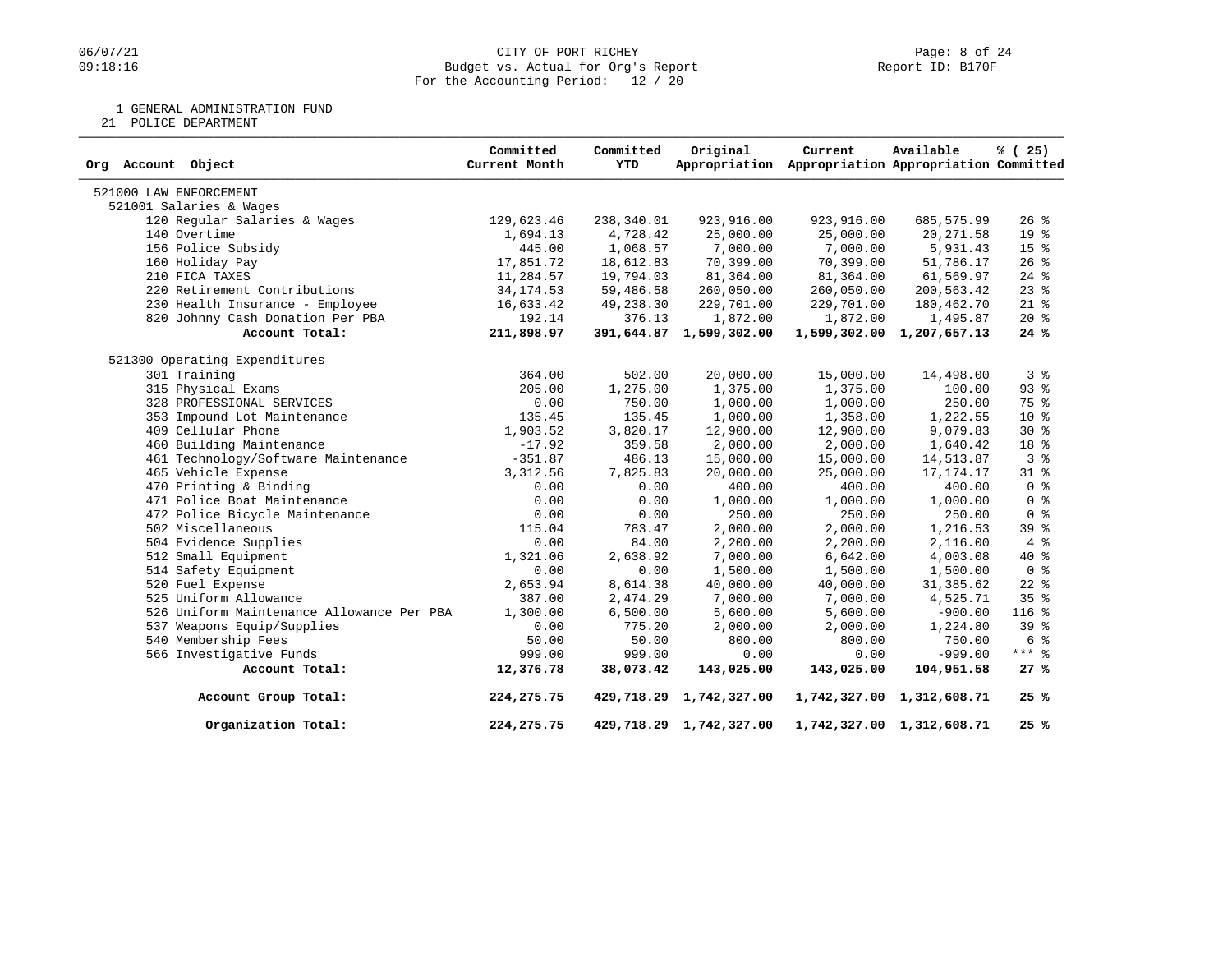### 06/07/21 CITY OF PORT RICHEY PAGE 24<br>
09:18:16 Dudget vs. Actual for Org's Report Communication (Page: 9 of 24<br>
Page: 9 of 24 Budget vs. Actual for Org's Report For the Accounting Period: 12 / 20

1 GENERAL ADMINISTRATION FUND

22 FIRE DEPARTMENT

| Org Account Object                  | Committed<br>Current Month | Committed<br><b>YTD</b> | Original   | Current<br>Appropriation Appropriation Appropriation Committed | Available   | % (25)          |
|-------------------------------------|----------------------------|-------------------------|------------|----------------------------------------------------------------|-------------|-----------------|
| 522000 FIRE CONTROL                 |                            |                         |            |                                                                |             |                 |
| 522001 Salaries & Wages             |                            |                         |            |                                                                |             |                 |
| 120 Regular Salaries & Wages        | 26,999.79                  | 74,033.14               | 253,161.00 | 253,161.00                                                     | 179, 127.86 | 29%             |
| 130 Part-time Salaries & Wages      | 3,230.12                   | 5,137.16                | 38,250.00  | 38,250.00                                                      | 33, 112.84  | 13 %            |
| 140 Overtime                        | 2,629.19                   | 3,926.21                | 11,502.00  | 11,502.00                                                      | 7,575.79    | 34 %            |
| 150 Incentive Pay                   | 1,171.81                   | 2,623.23                | 13,028.00  | 13,028.00                                                      | 10,404.77   | 20%             |
| 151 Compensated Volunteers          | 0.00                       | 0.00                    | 6,000.00   | 6,000.00                                                       | 6,000.00    | 0 <sup>8</sup>  |
| 154 Fire Subsidy                    | $-400.00$                  | $-142.86$               | 0.00       | 0.00                                                           | 142.86      | $***$ $%$       |
| 160 Holiday Pay                     | 2,763.19                   | 3,684.25                | 13,598.00  | 13,598.00                                                      | 9,913.75    | $27$ $%$        |
| 210 FICA TAXES                      | 2,789.65                   | 6,783.19                | 26,995.00  | 26,995.00                                                      | 20, 211.81  | $25$ $%$        |
| 220 Retirement Contributions        | 8,276.13                   | 19,235.78               | 86,071.00  | 86,071.00                                                      | 66,835.22   | $22$ $%$        |
| 230 Health Insurance - Employee     | 4,813.14                   | 14,439.42               | 59,000.00  | 59,000.00                                                      | 44,560.58   | $24$ %          |
| Account Total:                      | 52,273.02                  | 129,719.52              | 507,605.00 | 507,605.00                                                     | 377,885.48  | 26%             |
| 522300 Operating Expenditures       |                            |                         |            |                                                                |             |                 |
| 301 Training                        | 0.00                       | 0.00                    | 6,030.00   | 6,030.00                                                       | 6,030.00    | 0 <sup>8</sup>  |
| 303 Tuition Reimbursement           | 0.00                       | 300.00                  | 1,500.00   | 1,200.00                                                       | 900.00      | 25%             |
| 305 Medical Director                | 0.00                       | 1,200.00                | 1,200.00   | 1,200.00                                                       | 0.00        | $100*$          |
| 315 Physical Exams                  | 0.00                       | 0.00                    | 6,500.00   | 6,500.00                                                       | 6,500.00    | 0 <sup>8</sup>  |
| 409 Cellular Phone                  | 203.01                     | 406.02                  | 3,000.00   | 3,000.00                                                       | 2,593.98    | $14*$           |
| 412 Radio Maintenance               | 115.00                     | 115.00                  | 900.00     | 900.00                                                         | 785.00      | 13 <sup>°</sup> |
| 417 Internet Service                | 0.00                       | 363.04                  | 2,100.00   | 2,100.00                                                       | 1,736.96    | $17*$           |
| 428 Medical Equipment               | 64.95                      | 509.01                  | 3,500.00   | 3,500.00                                                       | 2,990.99    | 15 <sup>8</sup> |
| 430 Electricity                     | 0.00                       | 1,173.68                | 6,500.00   | 6,500.00                                                       | 5,326.32    | 18 %            |
| 432 Water Utility Expense           | 0.00                       | 248.80                  | 1,500.00   | 1,500.00                                                       | 1,251.20    | 17 %            |
| 434 Sewer Utility Expense           | 0.00                       | 86.91                   | 700.00     | 700.00                                                         | 613.09      | $12*$           |
| 436 STORMWATER UTILITY EXPENSE      | 0.00                       | 50.00                   | 300.00     | 300.00                                                         | 250.00      | $17*$           |
| 460 Building Maintenance            | 623.98                     | 1,006.04                | 6,000.00   | 6,000.00                                                       | 4,993.96    | $17*$           |
| 461 Technology/Software Maintenance | 0.00                       | 796.00                  | 9,000.00   | 8,000.00                                                       | 7,204.00    | $10*$           |
| 465 Vehicle Expense                 | 95.12                      | 115.77                  | 20,000.00  | 20,000.00                                                      | 19,884.23   | 1 <sup>°</sup>  |
| 467 Equipment Maintenance           | 56.10                      | 691.21                  | 6,000.00   | 5,800.00                                                       | 5,108.79    | 12 %            |
| 470 Printing & Binding              | 0.00                       | 67.62                   | 0.00       | 100.00                                                         | 32.38       | 68 %            |
| 502 Miscellaneous                   | 150.00                     | 529.83                  | 510.00     | 810.00                                                         | 280.17      | 65 %            |
| 512 Small Equipment                 | 123.14                     | 803.04                  | 1,000.00   | 2,900.02                                                       | 2,096.98    | $28$ %          |
| 513 Station Supplies                | 135.47                     | 1,022.00                | 2,656.00   | 2,656.00                                                       | 1,634.00    | 38 %            |
| 514 Safety Equipment                | 0.00                       | 0.00                    | 1,000.00   | 299.98                                                         | 299.98      | 0 <sup>8</sup>  |
| 520 Fuel Expense                    | 773.78                     | 1,947.55                | 8,800.00   | 8,700.00                                                       | 6,752.45    | $22$ %          |
| 525 Uniform Allowance               | 0.00                       | 868.20                  | 9,762.00   | 9,762.00                                                       | 8,893.80    | 9 <sup>°</sup>  |
| 540 Membership Fees                 | 0.00                       | 0.00                    | 4,000.00   | 4,000.00                                                       | 4,000.00    | 0 <sup>8</sup>  |
| Account Total:                      | 2,340.55                   | 12,299.72               | 102,458.00 | 102,458.00                                                     | 90,158.28   | $12*$           |
| Account Group Total:                | 54,613.57                  | 142,019.24              | 610,063.00 | 610,063.00                                                     | 468,043.76  | 23%             |
| Organization Total:                 | 54,613.57                  | 142,019.24              | 610,063.00 | 610,063.00                                                     | 468,043.76  | 23%             |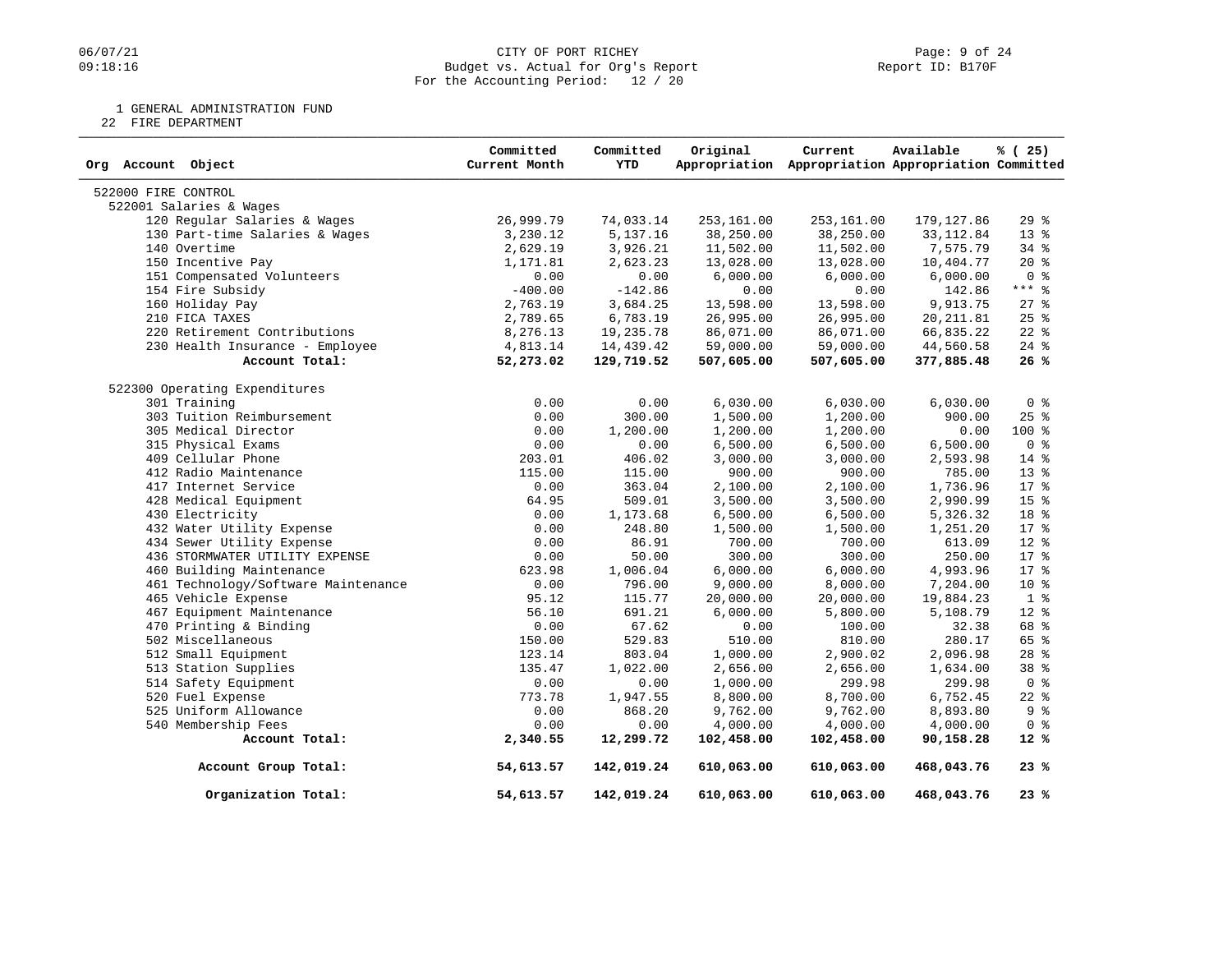### 06/07/21 CITY OF PORT RICHEY Page: 10 of 24<br>
Budget vs. Actual for Org's Report Port (Report ID: B170F PORT RICHEY Budget vs. Actual for Org's Report For the Accounting Period: 12 / 20

1 GENERAL ADMINISTRATION FUND

24 BUILDING DEPARTMENT

|                                     | Committed     | Committed | Original      | Current   | Available                             | % (25)                  |
|-------------------------------------|---------------|-----------|---------------|-----------|---------------------------------------|-------------------------|
| Account Object<br>Orq               | Current Month | YTD       | Appropriation |           | Appropriation Appropriation Committed |                         |
| 524000 PROTECTIVE INSPECTIONS       |               |           |               |           |                                       |                         |
| 524001 Salaries & Wages             |               |           |               |           |                                       |                         |
| 120 Regular Salaries & Wages        | 4,201.52      | 8,553.68  | 33,950.00     | 33,950.00 | 25,396.32                             | $25$ $%$                |
| 140 Overtime                        | 38.58         | 101.71    | 454.00        | 454.00    | 352.29                                | $22$ $%$                |
| 210 FICA TAXES                      | 322.05        | 657.28    | 2,632.00      | 2,632.00  | 1,974.72                              | 25%                     |
| 220 Retirement Contributions        | 424.00        | 865.53    | 3,440.00      | 3,440.00  | 2,574.47                              | 25%                     |
| 230 Health Insurance - Employee     | 348.77        | 1,046.31  | 8,576.00      | 8,576.00  | 7,529.69                              | 12 %                    |
| Account Total:                      | 5,334.92      | 11,224.51 | 49,052.00     | 49,052.00 | 37,827.49                             | 23%                     |
| 524300 Operating Expenditures       |               |           |               |           |                                       |                         |
| 301 Training                        | 0.00          | 0.00      | 7,500.00      | 7,500.00  | 7,500.00                              | 0 <sup>8</sup>          |
| 328 PROFESSIONAL SERVICES           | 1,707.50      | 1,707.50  | 20,000.00     | 20,000.00 | 18,292.50                             | 9%                      |
| 409 Cellular Phone                  | 85.86         | 171.72    | 1,300.00      | 1,300.00  | 1,128.28                              | $13*$                   |
| 461 Technology/Software Maintenance | 581.04        | 581.04    | 5,500.00      | 5,500.00  | 4,918.96                              | $11*$                   |
| 465 Vehicle Expense                 | 0.00          | 0.00      | 1,600.00      | 1,600.00  | 1,600.00                              | 0 <sup>8</sup>          |
| 502 Miscellaneous                   | 0.00          | 42.11     | 3,000.00      | 3,000.00  | 2,957.89                              | 1 <sup>8</sup>          |
| 512 Small Equipment                 | 0.00          | 0.00      | 5,200.00      | 5,200.00  | 5,200.00                              | 0 <sup>8</sup>          |
| 520 Fuel Expense                    | 111.61        | 426.19    | 1,900.00      | 1,900.00  | 1,473.81                              | $22$ %                  |
| 525 Uniform Allowance               | 0.00          | 0.00      | 500.00        | 500.00    | 500.00                                | 0 <sup>8</sup>          |
| 540 Membership Fees                 | 590.00        | 590.00    | 900.00        | 900.00    | 310.00                                | 66 %                    |
| 541 Code Books & Publications       | 0.00          | 0.00      | 500.00        | 500.00    | 500.00                                | $0 \text{ }$ $\text{*}$ |
| Account Total:                      | 3,076.01      | 3,518.56  | 47,900,00     | 47,900.00 | 44,381.44                             | 7 %                     |
| Account Group Total:                | 8,410.93      | 14,743.07 | 96,952.00     | 96,952.00 | 82,208.93                             | 15%                     |
| Organization Total:                 | 8,410.93      | 14,743.07 | 96,952.00     | 96,952.00 | 82,208.93                             | 15%                     |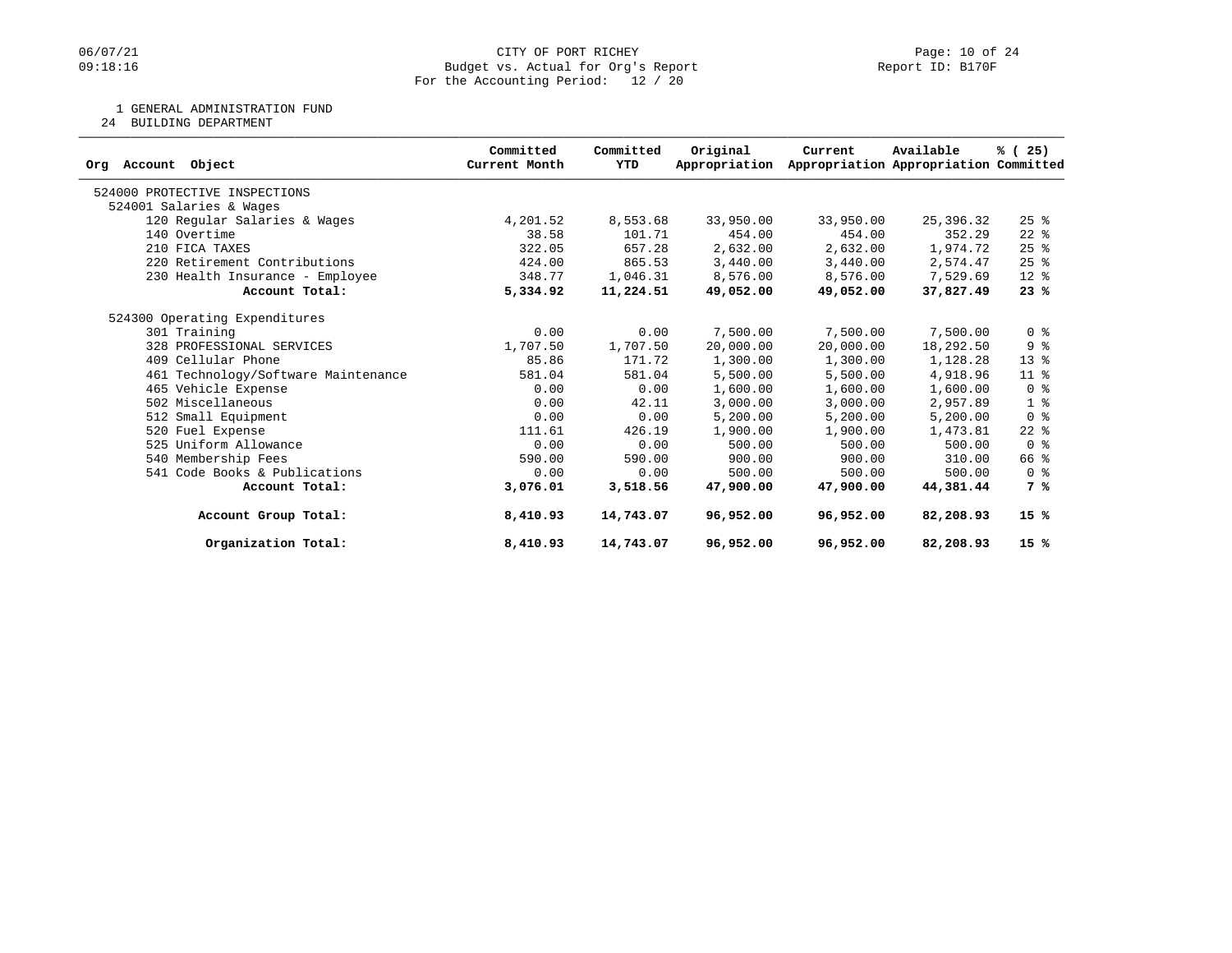### 06/07/21 CITY OF PORT RICHEY Page: 11 of 24<br>
Budget vs. Actual for Org's Report Port (Report ID: B170F PORT RICHEY Budget vs. Actual for Org's Report For the Accounting Period: 12 / 20

1 GENERAL ADMINISTRATION FUND

25 CODE ENFORCEMENT

| Object<br>Account<br>Orq        | Committed<br>Current Month | Committed<br>YTD | Original<br>Appropriation | Current   | Available<br>Appropriation Appropriation Committed | % (25)          |
|---------------------------------|----------------------------|------------------|---------------------------|-----------|----------------------------------------------------|-----------------|
| 525000                          |                            |                  |                           |           |                                                    |                 |
| 525001 Salaries & Wages         |                            |                  |                           |           |                                                    |                 |
| 120 Regular Salaries & Wages    | 4,228.69                   | 6,134.33         | 38,252.00                 | 38,252.00 | 32, 117.67                                         | 16 <sup>8</sup> |
| 140 Overtime                    | 474.11                     | 474.11           | 662.00                    | 662.00    | 187.89                                             | 72 %            |
| 210 FICA TAXES                  | 359.63                     | 505.22           | 2,977.00                  | 2,977.00  | 2,471.78                                           | $17*$           |
| 220 Retirement Contributions    | 470.28                     | 660.85           | 3,891.00                  | 3,891.00  | 3,230.15                                           | $17*$           |
| 230 Health Insurance - Employee | 854.64                     | 2,563.92         | 10,244.00                 | 10,244.00 | 7,680.08                                           | $25$ %          |
| Account Total:                  | 6,387.35                   | 10,338.43        | 56,026.00                 | 56,026.00 | 45,687.57                                          | 18%             |
| 525300 Operating Expenditures   |                            |                  |                           |           |                                                    |                 |
| 301 Training                    | 0.00                       | 0.00             | 2,500.00                  | 2,500.00  | 2,500.00                                           | 0 <sup>8</sup>  |
| 465 Vehicle Expense             | 0.00                       | 0.00             | 1,000.00                  | 1,000.00  | 1,000.00                                           | 0 <sup>8</sup>  |
| 512 Small Equipment             | 0.00                       | 0.00             | 300.00                    | 300.00    | 300.00                                             | 0 <sup>8</sup>  |
| 520 Fuel Expense                | 79.85                      | 165.52           | 1,000.00                  | 1,000.00  | 834.48                                             | $17 - 8$        |
| 564 MOWING                      | 0.00                       | 0.00             | 2,000.00                  | 2,000.00  | 2,000.00                                           | 0 %             |
| Account Total:                  | 79.85                      | 165.52           | 6,800.00                  | 6,800.00  | 6,634.48                                           | 2%              |
| Account Group Total:            | 6,467.20                   | 10,503.95        | 62,826.00                 | 62,826.00 | 52,322.05                                          | 17%             |
| Organization Total:             | 6,467.20                   | 10,503.95        | 62,826.00                 | 62,826.00 | 52,322.05                                          | 17 %            |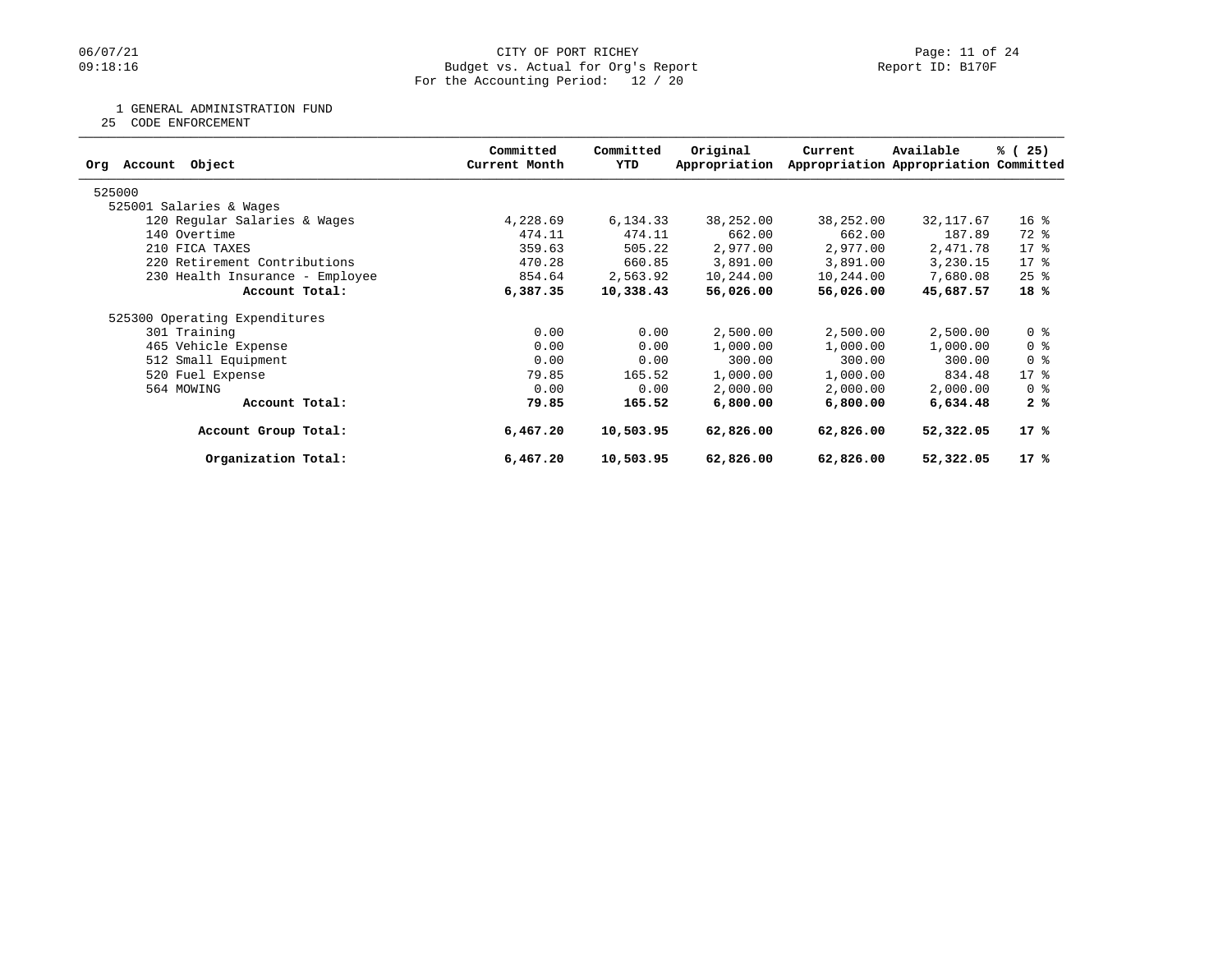### 06/07/21 CITY OF PORT RICHEY Page: 12 of 24<br>
Budget vs. Actual for Org's Report Port (Report ID: B170F PORT RICHEY Budget vs. Actual for Org's Report For the Accounting Period: 12 / 20

1 GENERAL ADMINISTRATION FUND

26 HUMAN RESOURCES

| Object<br>Account<br>Orq            | Committed<br>Current Month | Committed<br>YTD | Original<br>Appropriation | Current   | Available<br>Appropriation Appropriation Committed | % (25)         |
|-------------------------------------|----------------------------|------------------|---------------------------|-----------|----------------------------------------------------|----------------|
| 526000                              |                            |                  |                           |           |                                                    |                |
| 526001 Salaries & Wages             |                            |                  |                           |           |                                                    |                |
| 120 Regular Salaries & Wages        | 3,138.74                   | 5,138.70         | 26,000.00                 | 26,000.00 | 20,861.30                                          | $20*$          |
| 140 Overtime                        | 166.96                     | 185.70           | 450.00                    | 450.00    | 264.30                                             | 41 %           |
| 210 FICA TAXES                      | 249.05                     | 400.95           | 2,024.00                  | 2,024.00  | 1,623.05                                           | $20*$          |
| 220 Retirement Contributions        | 330.56                     | 532.43           | 2,645.00                  | 2,645.00  | 2,112.57                                           | $20*$          |
| 230 Health Insurance - Employee     | 427.77                     | 1,283.31         | 5,112.00                  | 5,112.00  | 3,828.69                                           | $25$ $%$       |
| Account Total:                      | 4,313.08                   | 7,541.09         | 36,231.00                 | 36,231.00 | 28,689.91                                          | 21%            |
| 526300 Operating Expenditures       |                            |                  |                           |           |                                                    |                |
| 301 Training                        | 0.00                       | 175.00           | 2,500.00                  | 2,500.00  | 2,325.00                                           | 7 %            |
| 328 PROFESSIONAL SERVICES           | 0.00                       | 73.00            | 2,000.00                  | 2,000.00  | 1,927.00                                           | 4%             |
| 409 Cellular Phone                  | 0.00                       | 0.00             | 600.00                    | 600.00    | 600.00                                             | 0 <sup>8</sup> |
| 461 Technology/Software Maintenance | 373.56                     | 373.56           | 500.00                    | 500.00    | 126.44                                             | 75 %           |
| 502 Miscellaneous                   | 0.00                       | 36.49            | 500.00                    | 500.00    | 463.51                                             | 7 %            |
| 512 Small Equipment                 | 0.00                       | 922.55           | 1,000.00                  | 1,000.00  | 77.45                                              | $92$ $%$       |
| 540 Membership Fees                 | 0.00                       | 0.00             | 300.00                    | 300.00    | 300.00                                             | 0 <sup>8</sup> |
| Account Total:                      | 373.56                     | 1,580.60         | 7,400.00                  | 7,400.00  | 5,819.40                                           | 21%            |
| Account Group Total:                | 4,686.64                   | 9,121.69         | 43,631.00                 | 43,631.00 | 34,509.31                                          | 21%            |
| Organization Total:                 | 4,686.64                   | 9,121.69         | 43,631.00                 | 43,631.00 | 34,509.31                                          | 21%            |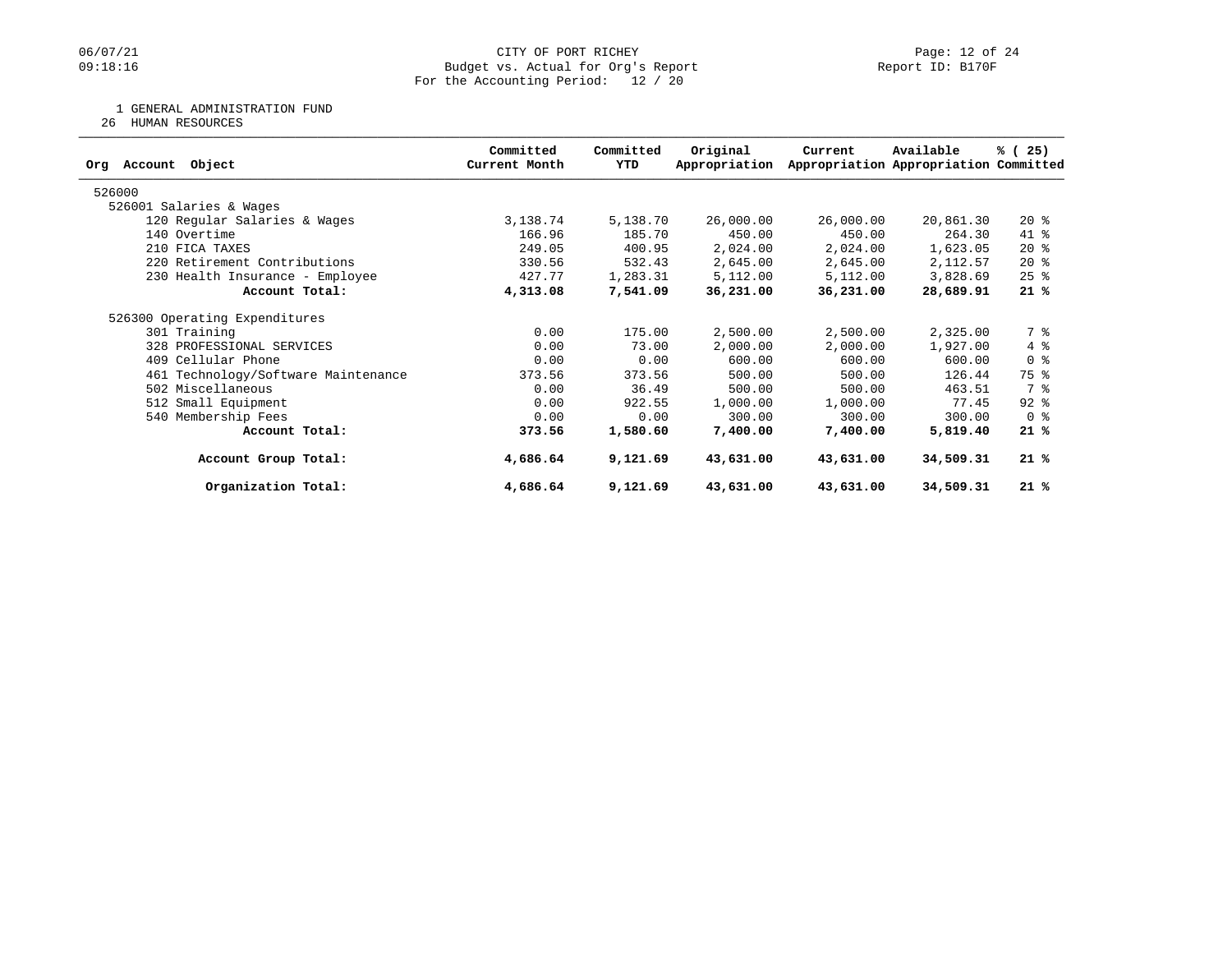### 06/07/21 CITY OF PORT RICHEY Page: 13 of 24<br>
Budget vs. Actual for Org's Report Port 1999 (1997) Page: 13 of 24 Budget vs. Actual for Org's Report For the Accounting Period: 12 / 20

1 GENERAL ADMINISTRATION FUND

38 GRANTS

| Object<br>Account<br>Ora             | Committed<br>Current Month | Committed<br><b>YTD</b> | Original<br>Appropriation | Current    | Available<br>Appropriation Appropriation Committed | % (25) |
|--------------------------------------|----------------------------|-------------------------|---------------------------|------------|----------------------------------------------------|--------|
| 538000<br>538800 GRANT EXPENDITURES  |                            |                         |                           |            |                                                    |        |
| 632 Nick's Park                      | 0.00                       | 0.00                    | 200,000.00                | 200,000.00 | 200,000.00                                         | 0 %    |
| 803 Restore Act - Dredging/Boat Ramp | 0.00                       | 0.00                    | 667,000.00                | 667,000.00 | 667,000.00                                         | 0 %    |
| 836 CDBG Grant - County              | 0.00                       | 0.00                    | 35,000.00                 | 35,000.00  | 35,000.00                                          | 0 %    |
| Account Total:                       | 0.00                       | 0.00                    | 902,000.00                | 902,000.00 | 902,000.00                                         | 0 %    |
| Account Group Total:                 | 0.00                       | 0.00                    | 902,000.00                | 902,000.00 | 902,000.00                                         | 0 %    |
| Organization Total:                  | 0.00                       | 0.00                    | 902,000,00                | 902,000.00 | 902,000.00                                         | 0 %    |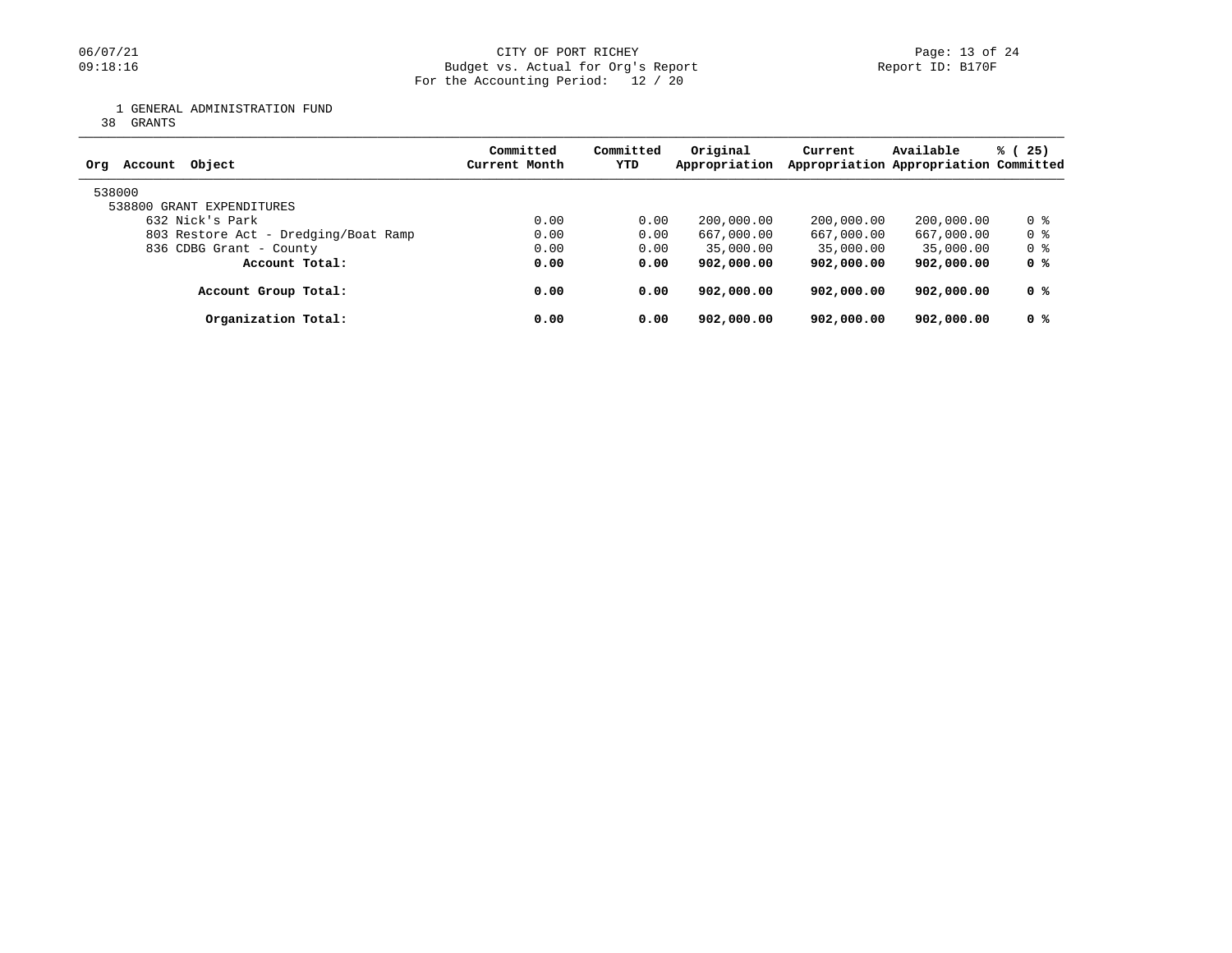### 06/07/21 CITY OF PORT RICHEY Page: 14 of 24<br>
Budget vs. Actual for Org's Report Port (Report ID: B170F PORT RICHEY Budget vs. Actual for Org's Report For the Accounting Period: 12 / 20

1 GENERAL ADMINISTRATION FUND

41 PUBLIC WORKS DEPARTMENT

| Org Account Object                  | Committed<br>Current Month | Committed<br><b>YTD</b> | Original<br>Appropriation | Current    | Available<br>Appropriation Appropriation Committed | % (25)          |
|-------------------------------------|----------------------------|-------------------------|---------------------------|------------|----------------------------------------------------|-----------------|
| 541000 ROAD & STREET FACILITIES     |                            |                         |                           |            |                                                    |                 |
| 541001 Salaries & Wages             |                            |                         |                           |            |                                                    |                 |
| 120 Regular Salaries & Wages        | 5,826.87                   | 12,033.81               | 51,885.00                 | 51,885.00  | 39,851.19                                          | $23$ $%$        |
| 140 Overtime                        | 156.14                     | 330.61                  | 2,501.00                  | 2,501.00   | 2,170.39                                           | 13 <sup>°</sup> |
| 210 FICA TAXES                      | 456.77                     | 943.90                  | 3,078.00                  | 3,078.00   | 2,134.10                                           | $31*$           |
| 220 Retirement Contributions        | 598.27                     | 1,236.40                | 4,023.00                  | 4,023.00   | 2,786.60                                           | $31*$           |
| 230 Health Insurance - Employee     | 1,493.73                   | 3,346.76                | 29,949.00                 | 29,949.00  | 26,602.24                                          | $11*$           |
| Account Total:                      | 8,531.78                   | 17,891.48               | 91,436.00                 | 91,436.00  | 73,544.52                                          | 20%             |
| 541300 Operating Expenditures       |                            |                         |                           |            |                                                    |                 |
| 301 Training                        | 275.00                     | 275.00                  | 5,000.00                  | 5,000.00   | 4,725.00                                           | 6 %             |
| 315 Physical Exams                  | 0.00                       | 0.00                    | 300.00                    | 300.00     | 300.00                                             | 0 <sup>8</sup>  |
| 409 Cellular Phone                  | 112.14                     | 224.23                  | 2,400.00                  | 2,400.00   | 2,175.77                                           | 9 <sup>8</sup>  |
| 430 Electricity                     | 0.00                       | 1,035.09                | 7,000.00                  | 7,000.00   | 5,964.91                                           | 15 %            |
| 431 Street Lights                   | 0.00                       | 8,415.41                | 35,000.00                 | 35,000.00  | 26,584.59                                          | $24$ %          |
| 432 Water Utility Expense           | 0.00                       | 615.57                  | 6,000.00                  | 6,000.00   | 5,384.43                                           | $10*$           |
| 434 Sewer Utility Expense           | 0.00                       | 507.82                  | 6,000.00                  | 6,000.00   | 5,492.18                                           | 8 %             |
| 436 STORMWATER UTILITY EXPENSE      | 0.00                       | 210.00                  | 1,500.00                  | 1,500.00   | 1,290.00                                           | $14*$           |
| 440 RENTALS & LEASES                | 0.00                       | 0.00                    | 2,800.00                  | 2,800.00   | 2,800.00                                           | 0 <sup>8</sup>  |
| 460 Building Maintenance            | 90.00                      | 224.77                  | 7,000.00                  | 7,000.00   | 6,775.23                                           | 3%              |
| 462 Maintenance                     | 2,478.67                   | 4,201.00                | 18,000.00                 | 18,000.00  | 13,799.00                                          | $23$ $%$        |
| 465 Vehicle Expense                 | 1,153.15                   | 1,324.65                | 10,000.00                 | 10,000.00  | 8,675.35                                           | $13*$           |
| 467 Equipment Maintenance           | 103.21                     | 769.42                  | 1,000.00                  | 1,000.00   | 230.58                                             | $77*$           |
| 502 Miscellaneous                   | 67.01                      | 345.72                  | 2,500.00                  | 2,500.00   | 2,154.28                                           | $14*$           |
| 512 Small Equipment                 | 0.00                       | 684.42                  | 9,000.00                  | 9,000.00   | 8,315.58                                           | 8 <sup>8</sup>  |
| 514 Safety Equipment                | 0.00                       | 0.00                    | 1,500.00                  | 1,500.00   | 1,500.00                                           | 0 <sup>8</sup>  |
| 520 Fuel Expense                    | 813.57                     | 2,775.32                | 15,000.00                 | 15,000.00  | 12,224.68                                          | 19 <sup>°</sup> |
| 524 Landscaping                     | 900.00                     | 900.00                  | 20,000.00                 | 20,000.00  | 19,100.00                                          | 5 <sup>8</sup>  |
| 525 Uniform Allowance               | 498.68                     | 1,925.44                | 9,000.00                  | 9,000.00   | 7,074.56                                           | $21*$           |
| 528 Chemicals                       | 0.00                       | 166.94                  | 5,000.00                  | 5,000.00   | 4,833.06                                           | 3%              |
| 530 Road Material/Pavement Markings | 0.00                       | 0.00                    | 15,000.00                 | 15,000.00  | 15,000.00                                          | 0 <sup>8</sup>  |
| 531 Street Signs                    | 0.00                       | 152.00                  | 6,000.00                  | 6,000.00   | 5,848.00                                           | 3%              |
| Account Total:                      | 6,491.43                   | 24,752.80               | 185,000.00                | 185,000.00 | 160,247.20                                         | $13*$           |
| Account Group Total:                | 15,023.21                  | 42,644.28               | 276,436.00                | 276,436.00 | 233,791.72                                         | $15*$           |
| Organization Total:                 | 15,023.21                  | 42,644.28               | 276,436.00                | 276,436.00 | 233,791.72                                         | 15%             |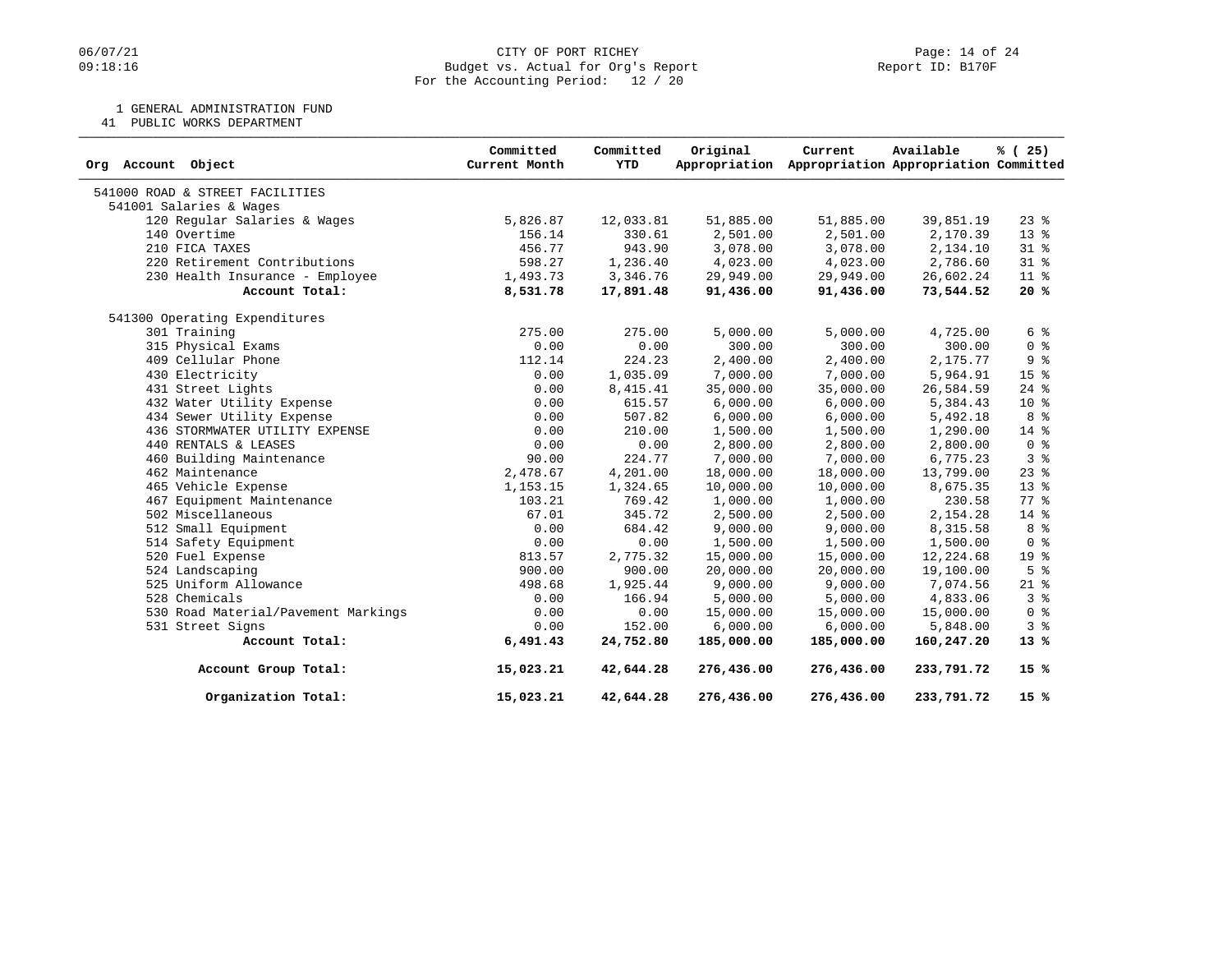#### 06/07/21 CITY OF PORT RICHEY PORT RICHEY Page: 15 of 24 09:18:16 Budget vs. Actual for Org's Report Report ID: B170F For the Accounting Period: 12 / 20

1 GENERAL ADMINISTRATION FUND

62 PUBLIC HEALTH

| Account Object<br>Ora       | Committed<br>Current Month | Committed<br>YTD | Original<br>Appropriation | Current   | Available<br>Appropriation Appropriation Committed | % (25)          |
|-----------------------------|----------------------------|------------------|---------------------------|-----------|----------------------------------------------------|-----------------|
| 562000 HEALTH               |                            |                  |                           |           |                                                    |                 |
| 562300 Operating Expenses   |                            |                  |                           |           |                                                    |                 |
| 339 Animal Control Contract | 0.00                       | 0.00             | 22,000.00                 | 22,000.00 | 22,000.00                                          | 0 %             |
| 433 Refuse Pick-up          | 417.86                     | 1,812.85         | 10,000.00                 | 10,000.00 | 8,187.15                                           | 18 <sup>8</sup> |
| 519 Solid Waste Assessment  | 0.00                       | 3,770.55         | 3,500.00                  | 3,500.00  | $-270.55$                                          | $108$ %         |
| Account Total:              | 417.86                     | 5,583.40         | 35,500.00                 | 35,500.00 | 29,916.60                                          | $16*$           |
| Account Group Total:        | 417.86                     | 5,583.40         | 35,500.00                 | 35,500.00 | 29,916.60                                          | $16*$           |
| Organization Total:         | 417.86                     | 5,583.40         | 35,500.00                 | 35,500.00 | 29,916.60                                          | $16*$           |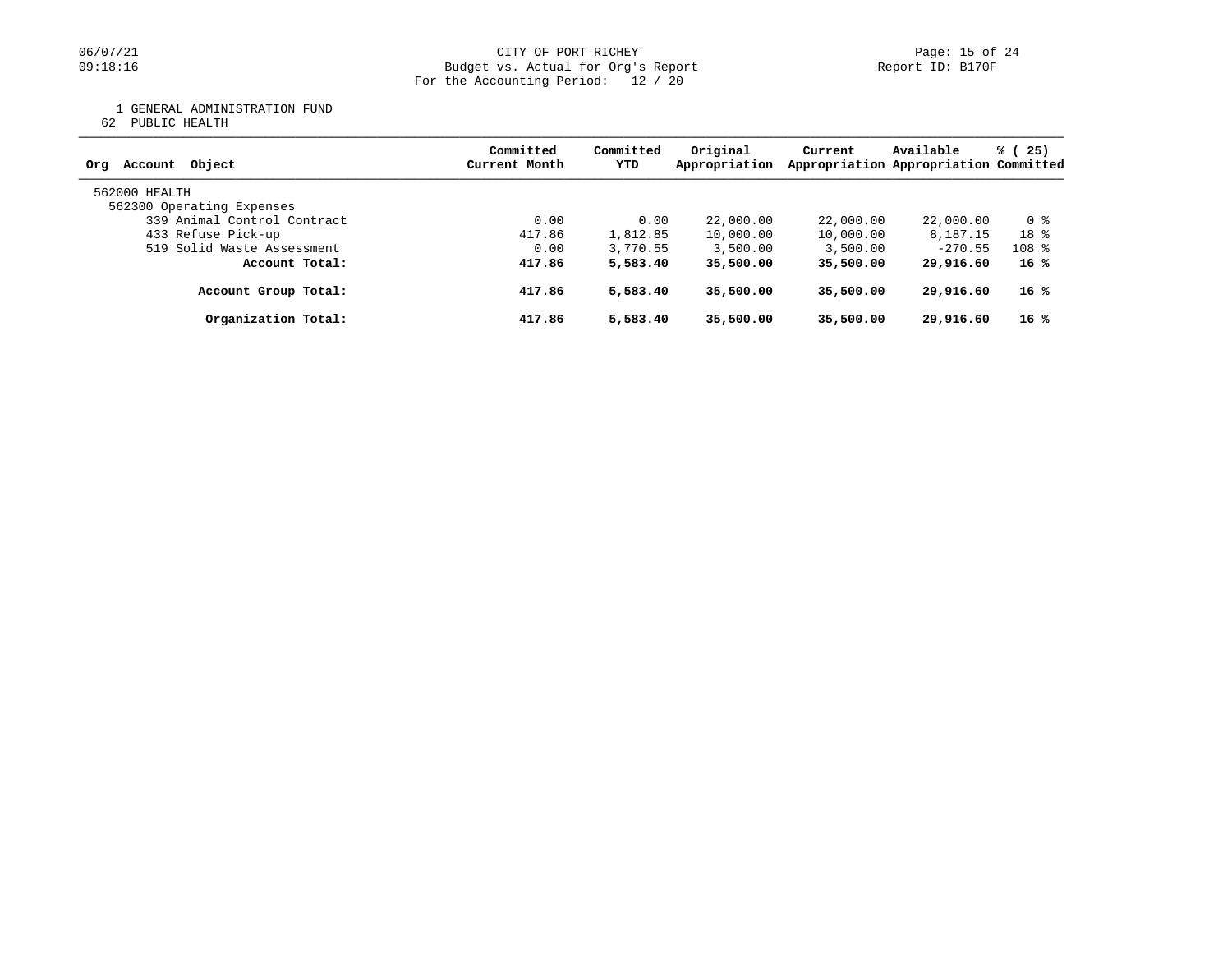### 06/07/21 CITY OF PORT RICHEY Page: 16 of 24<br>
Budget vs. Actual for Org's Report Port 1999-18:16 Page: 16 of 24 Budget vs. Actual for Org's Report For the Accounting Period: 12 / 20

### 1 GENERAL ADMINISTRATION FUND

90 CONTINGENCIES

| Committed<br>Current Month | Committed<br><b>YTD</b> | Original<br>Appropriation | Current                                                                                                                          | Available    | % (25)                                                                                                                                                                                       |
|----------------------------|-------------------------|---------------------------|----------------------------------------------------------------------------------------------------------------------------------|--------------|----------------------------------------------------------------------------------------------------------------------------------------------------------------------------------------------|
|                            |                         |                           |                                                                                                                                  |              |                                                                                                                                                                                              |
|                            |                         |                           |                                                                                                                                  |              |                                                                                                                                                                                              |
| 0.00                       |                         | 31,646.00                 |                                                                                                                                  | 0.00         | 0 <sup>8</sup>                                                                                                                                                                               |
| 31,646.00                  |                         | 31,646.00                 |                                                                                                                                  | 0.00         | $100*$                                                                                                                                                                                       |
| 31,646.00                  |                         | 63,292.00                 |                                                                                                                                  | 0.00         | $100*$                                                                                                                                                                                       |
|                            |                         |                           |                                                                                                                                  |              |                                                                                                                                                                                              |
| 0.00                       |                         | 520,639.00                |                                                                                                                                  | 520,639.00   | 0 <sup>8</sup>                                                                                                                                                                               |
| 0.00                       |                         | 520,639.00                |                                                                                                                                  | 520,639.00   | 0 %                                                                                                                                                                                          |
|                            |                         |                           |                                                                                                                                  |              |                                                                                                                                                                                              |
| 0.00                       |                         | 520,640.00                |                                                                                                                                  | 520,640.00   | 0 <sup>8</sup>                                                                                                                                                                               |
| 0.00                       |                         | 520,640.00                |                                                                                                                                  | 520,640.00   | 0 %                                                                                                                                                                                          |
| 31,646.00                  |                         | 1,104,571.00              |                                                                                                                                  | 1,041,279.00 | 3%                                                                                                                                                                                           |
| 31,646.00                  |                         | 1,104,571.00              |                                                                                                                                  | 1,041,279.00 | 3%                                                                                                                                                                                           |
|                            |                         |                           |                                                                                                                                  |              |                                                                                                                                                                                              |
|                            |                         |                           |                                                                                                                                  |              | 18%                                                                                                                                                                                          |
|                            |                         |                           | 0.00<br>31,646.00<br>31,646.00<br>0.00<br>0.00<br>0.00<br>0.00<br>31,646.00<br>31,646.00<br>507,490.40 1,220,424.23 6,778,142.00 |              | Appropriation Appropriation Committed<br>0.00<br>31,646.00<br>31,646.00<br>520,639.00<br>520,639.00<br>520,640.00<br>520,640.00<br>1,072,925.00<br>1,072,925.00<br>6,746,496.00 5,526,071.77 |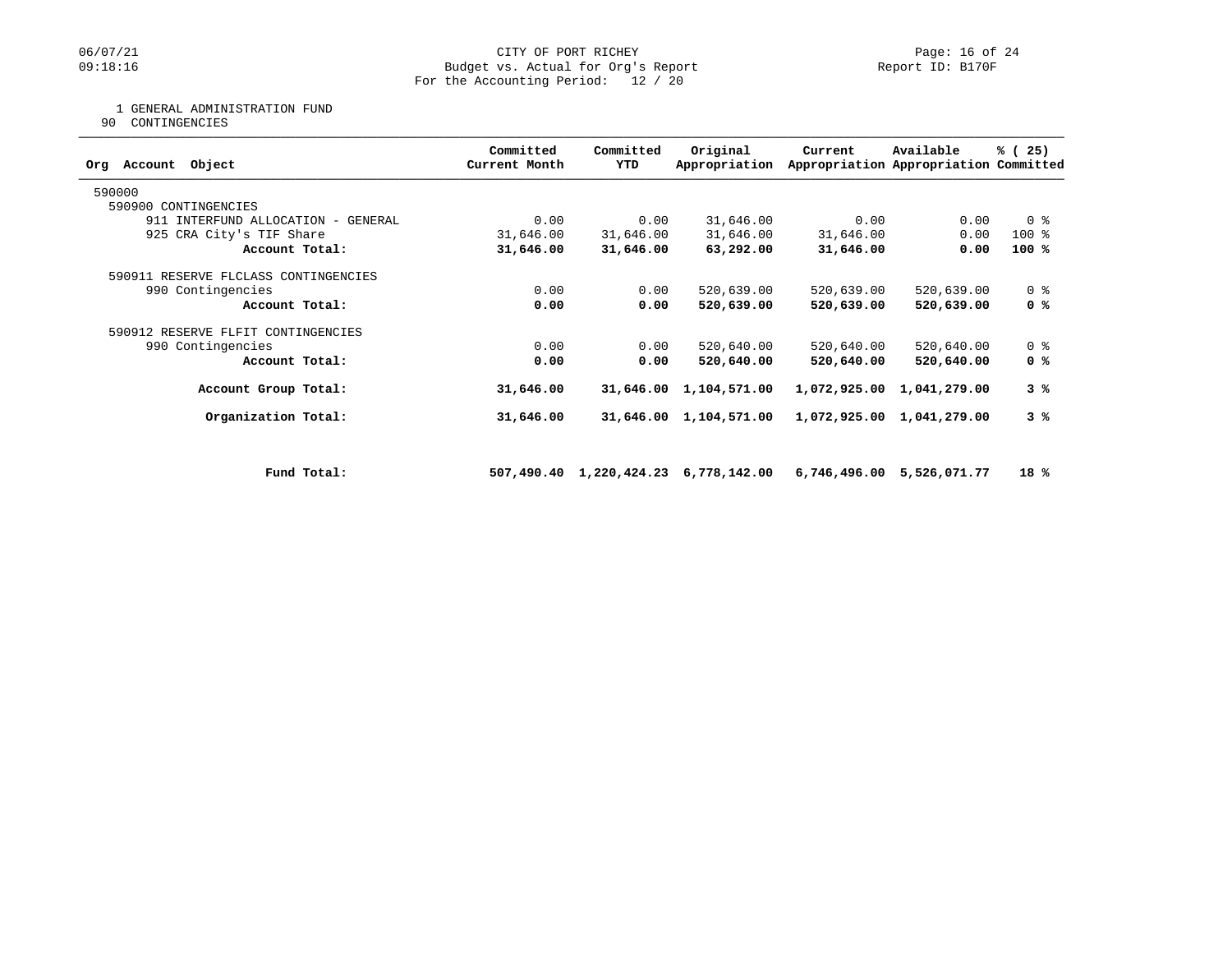### 06/07/21 CITY OF PORT RICHEY Page: 17 of 24<br>
Budget vs. Actual for Org's Report Port 1999 (1997) Page: 17 of 24 Budget vs. Actual for Org's Report For the Accounting Period: 12 / 20

# 120 POLICE CONFISCATION FUND

21 POLICE DEPARTMENT

| Account Object<br>Org         | Committed<br>Current Month | Committed<br>YTD | Original<br>Appropriation | Current   | Available<br>Appropriation Appropriation Committed | % (25) |
|-------------------------------|----------------------------|------------------|---------------------------|-----------|----------------------------------------------------|--------|
| 521000 LAW<br>ENFORCEMENT     |                            |                  |                           |           |                                                    |        |
| 521300 Operating Expenditures |                            |                  |                           |           |                                                    |        |
| 502 Miscellaneous             | 0.00                       | 0.00             | 6,000,00                  | 6,000.00  | 6.000.00                                           | 0 %    |
| 537 Weapons Equip/Supplies    | 1,045.77                   | 1,045.77         | 10,000.00                 | 6,054.00  | 5,008.23                                           | $17*$  |
| 566 Investigative Funds       | 662.00                     | 662.00           | 2,000.00                  | 2,000.00  | 1,338.00                                           | 338    |
| Account Total:                | 1,707.77                   | 1,707.77         | 18,000.00                 | 14,054.00 | 12,346.23                                          | $12*$  |
| 521600 Capital Outlay         |                            |                  |                           |           |                                                    |        |
| 648 Equipment                 | 2,955.00                   | 2,955.00         | 30,000.00                 | 33,946.00 | 30,991.00                                          | 9 %    |
| Account Total:                | 2,955.00                   | 2,955,00         | 30,000,00                 | 33,946,00 | 30,991.00                                          | 9 %    |
| Account Group Total:          | 4,662.77                   | 4,662.77         | 48,000,00                 | 48,000,00 | 43,337.23                                          | 10 %   |
| Organization Total:           | 4,662.77                   | 4,662.77         | 48,000.00                 | 48,000.00 | 43,337.23                                          | 10 %   |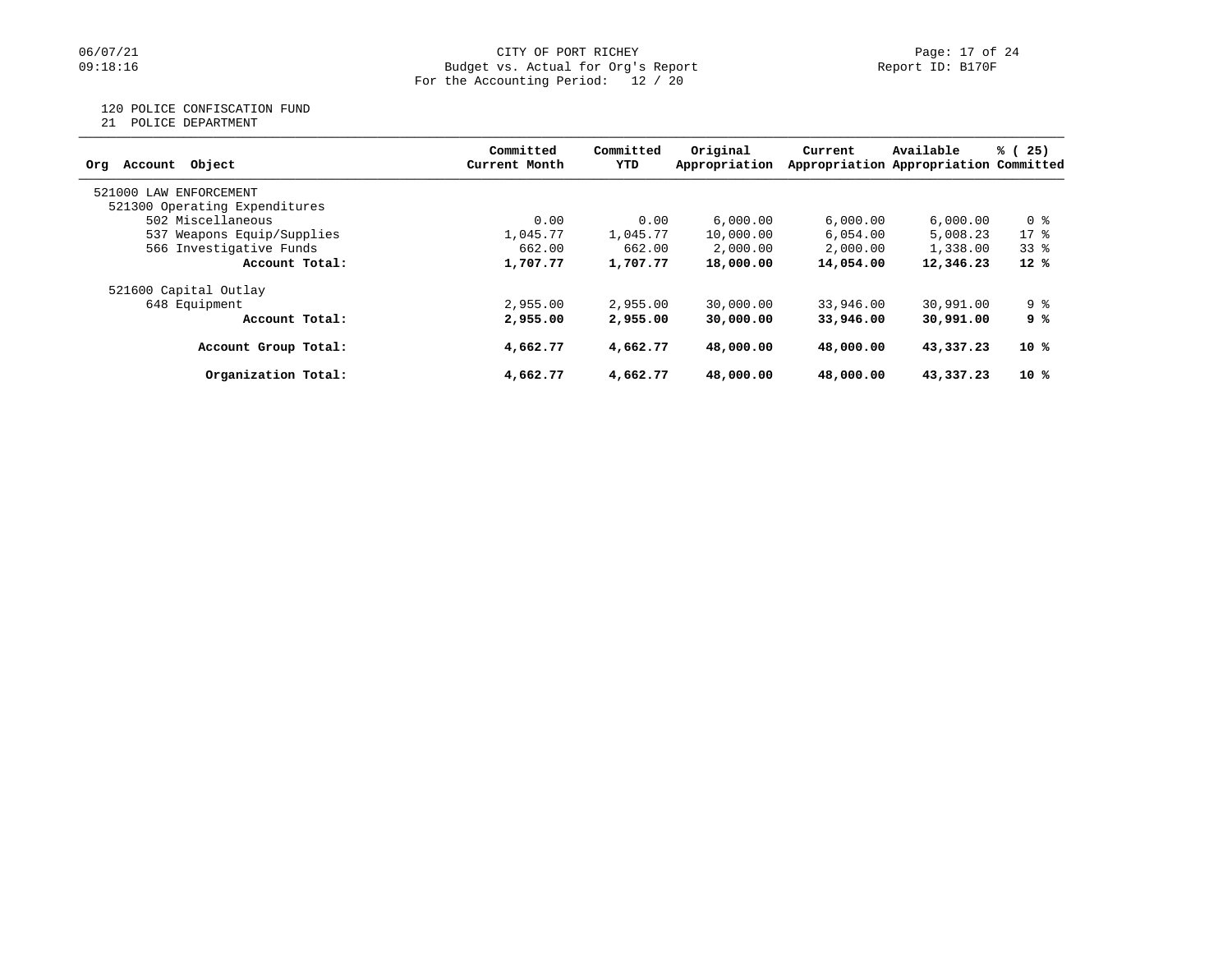# 06/07/21 CITY OF PORT RICHEY Page: 18 of 24<br>
Budget vs. Actual for Org's Report Page: 18 of 24<br>
Page: 18 of 24 Budget vs. Actual for Org's Report For the Accounting Period: 12 / 20

# 120 POLICE CONFISCATION FUND

59 OTHER ECONOMIC ENVIRONMENT

| Object<br>Account<br>Orq     | Committed<br>Current Month | Committed<br>YTD | Original<br>Appropriation | Current   | Available<br>Appropriation Appropriation Committed | % (<br>25) |
|------------------------------|----------------------------|------------------|---------------------------|-----------|----------------------------------------------------|------------|
| 590000                       |                            |                  |                           |           |                                                    |            |
| 590910 RESERVE CONTINGENCIES |                            |                  |                           |           |                                                    |            |
| 990 Contingencies            | 0.00                       | 0.00             | 42,444.00                 | 42,444.00 | 42,444.00                                          | 0 %        |
| Account Total:               | 0.00                       | 0.00             | 42,444.00                 | 42,444.00 | 42,444.00                                          | 0 %        |
| Account Group Total:         | 0.00                       | 0.00             | 42,444.00                 | 42,444.00 | 42,444.00                                          | 0 %        |
| Organization Total:          | 0.00                       | 0.00             | 42,444.00                 | 42,444.00 | 42,444.00                                          | 0 %        |
| Fund Total:                  | 4,662.77                   | 4,662.77         | 90,444.00                 | 90,444.00 | 85,781.23                                          | 5 %        |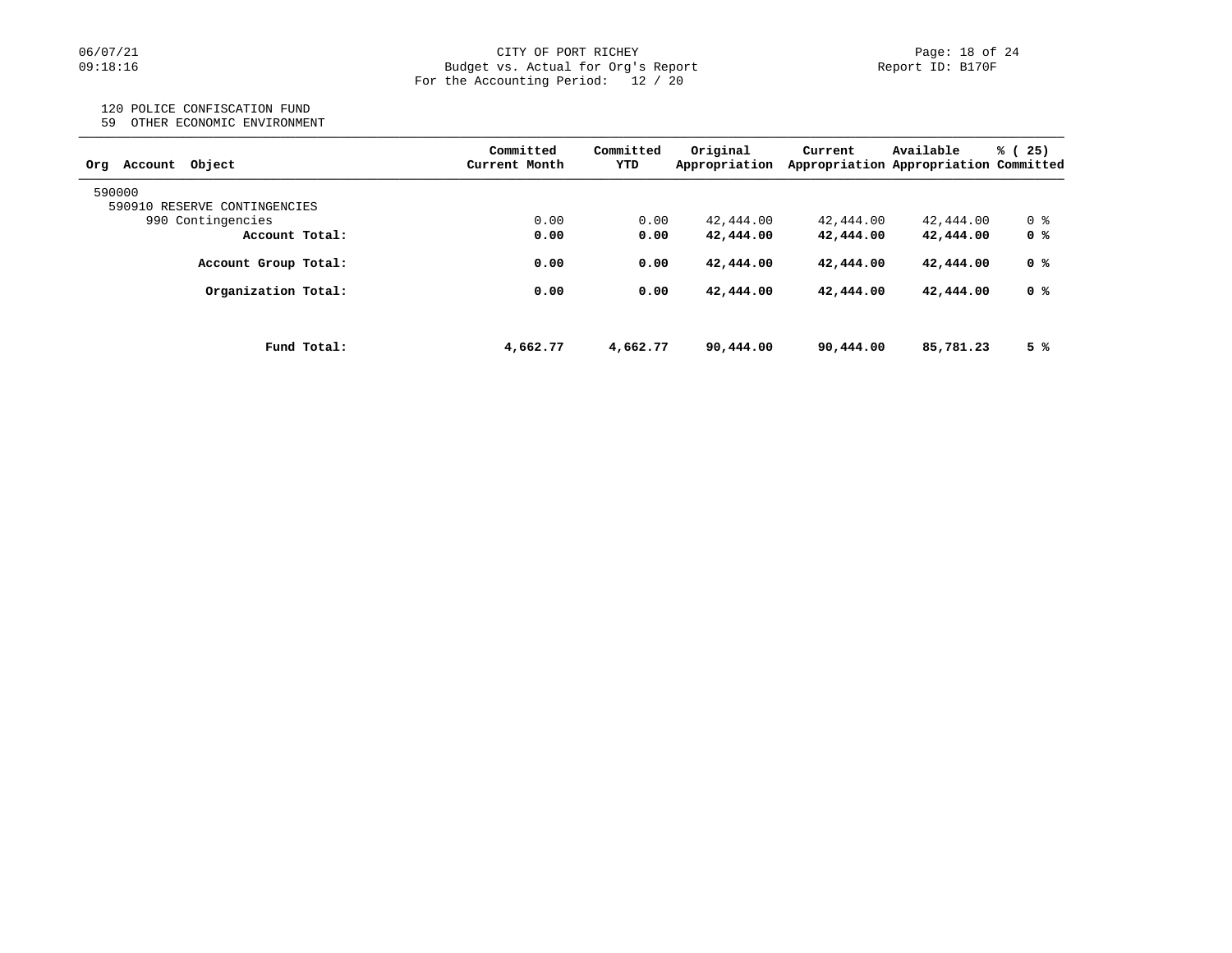# 06/07/21 CITY OF PORT RICHEY Page: 19 of 24<br>
Budget vs. Actual for Org's Report Page: 19 of 24<br>
Page: 19 of 24 Budget vs. Actual for Org's Report For the Accounting Period: 12 / 20

# 125 POLICE \$5 FUND

21 POLICE DEPARTMENT

| Object<br>Account<br>Ora            |             | Committed<br>Current Month | Committed<br>YTD | Original<br>Appropriation | Current   | Available<br>Appropriation Appropriation Committed | % (25)         |
|-------------------------------------|-------------|----------------------------|------------------|---------------------------|-----------|----------------------------------------------------|----------------|
| 521000 LAW ENFORCEMENT              |             |                            |                  |                           |           |                                                    |                |
| 521300 Operating Expenditures       |             |                            |                  |                           |           |                                                    |                |
| 461 Technology/Software Maintenance |             | 0.00                       | 0.00             | 12,300.00                 | 12,300.00 | 12,300.00                                          | 0 %            |
| 502 Miscellaneous                   |             | 0.00                       | 0.00             | 10,000.00                 | 10,000.00 | 10,000.00                                          | 0 <sup>8</sup> |
| 512 Small Equipment                 |             | 0.00                       | 0.00             | 10,000.00                 | 10,000.00 | 10,000.00                                          | 0 <sup>8</sup> |
| 991 Reserves                        |             | 0.00                       | 0.00             | 3,700.00                  | 3,700.00  | 3,700.00                                           | 0 %            |
| Account Total:                      |             | 0.00                       | 0.00             | 36,000.00                 | 36,000.00 | 36,000.00                                          | 0 %            |
| Account Group Total:                |             | 0.00                       | 0.00             | 36,000,00                 | 36,000,00 | 36,000,00                                          | 0 %            |
| Organization Total:                 |             | 0.00                       | 0.00             | 36,000,00                 | 36,000,00 | 36,000.00                                          | 0 %            |
|                                     |             |                            |                  |                           |           |                                                    |                |
|                                     | Fund Total: | 0.00                       | 0.00             | 36,000.00                 | 36,000,00 | 36,000.00                                          | 0 %            |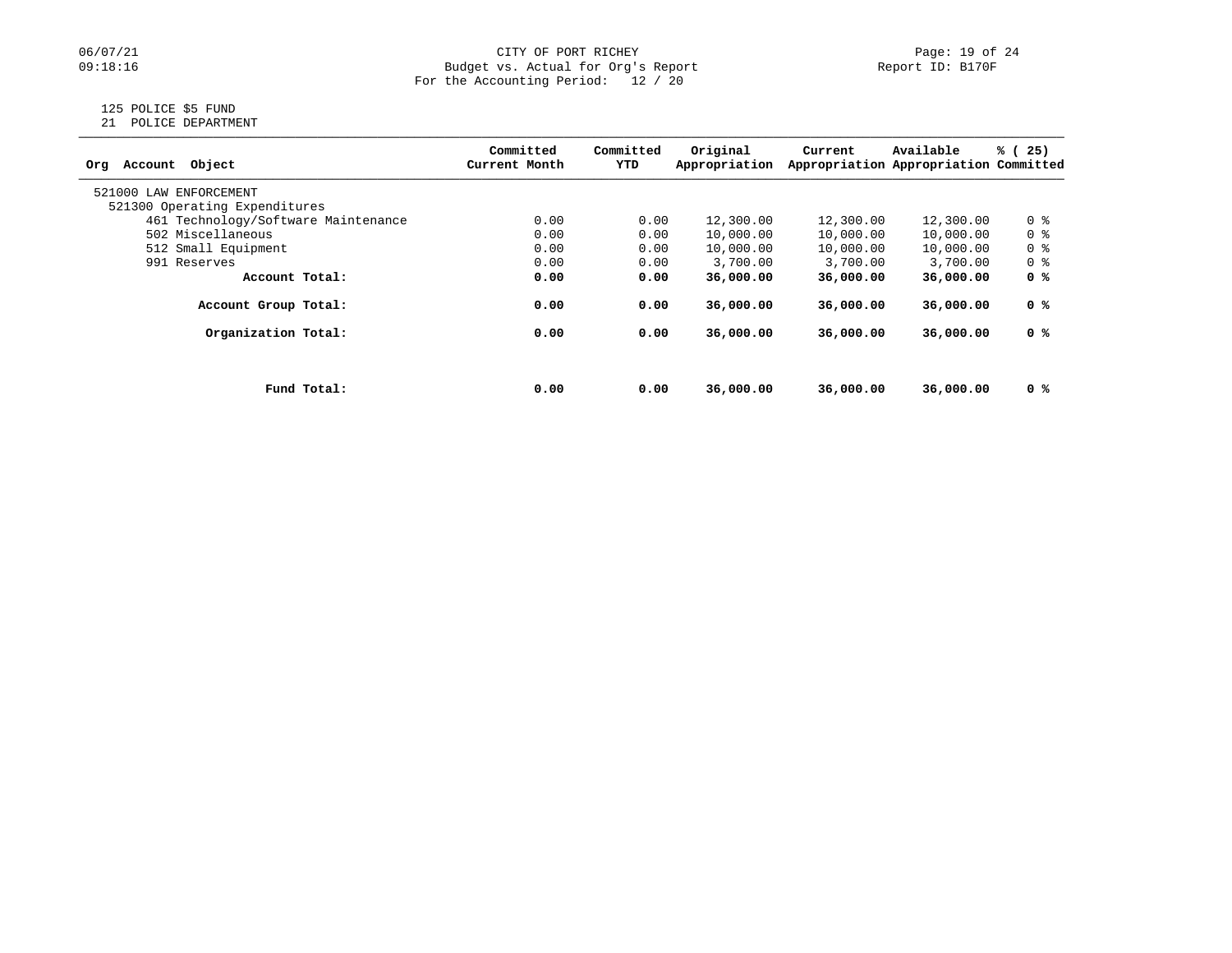#### 06/07/21 CITY OF PORT RICHEY Page: 20 of 24 09:18:16 Budget vs. Actual for Org's Report Report ID: B170F For the Accounting Period: 12 / 20

#### 200 POLICE IMPACT FEES 90 CONTINGENCIES

| Object<br>Org<br>Account     | Committed<br>Current Month | Committed<br>YTD | Original<br>Appropriation | Current   | Available<br>Appropriation Appropriation Committed | % (<br>25) |
|------------------------------|----------------------------|------------------|---------------------------|-----------|----------------------------------------------------|------------|
| 590000                       |                            |                  |                           |           |                                                    |            |
| 590910 RESERVE CONTINGENCIES |                            |                  |                           |           |                                                    |            |
| 990 Contingencies            | 0.00                       | 0.00             | 10,742.00                 | 10,742.00 | 10,742.00                                          | 0 %        |
| Account Total:               | 0.00                       | 0.00             | 10,742.00                 | 10,742.00 | 10,742.00                                          | 0 %        |
| Account Group Total:         | 0.00                       | 0.00             | 10,742.00                 | 10,742.00 | 10,742.00                                          | 0 %        |
| Organization Total:          | 0.00                       | 0.00             | 10,742.00                 | 10,742.00 | 10,742.00                                          | 0 %        |
|                              |                            |                  |                           |           |                                                    |            |
| Fund Total:                  | 0.00                       | 0.00             | 10,742.00                 | 10,742.00 | 10,742.00                                          | 0 %        |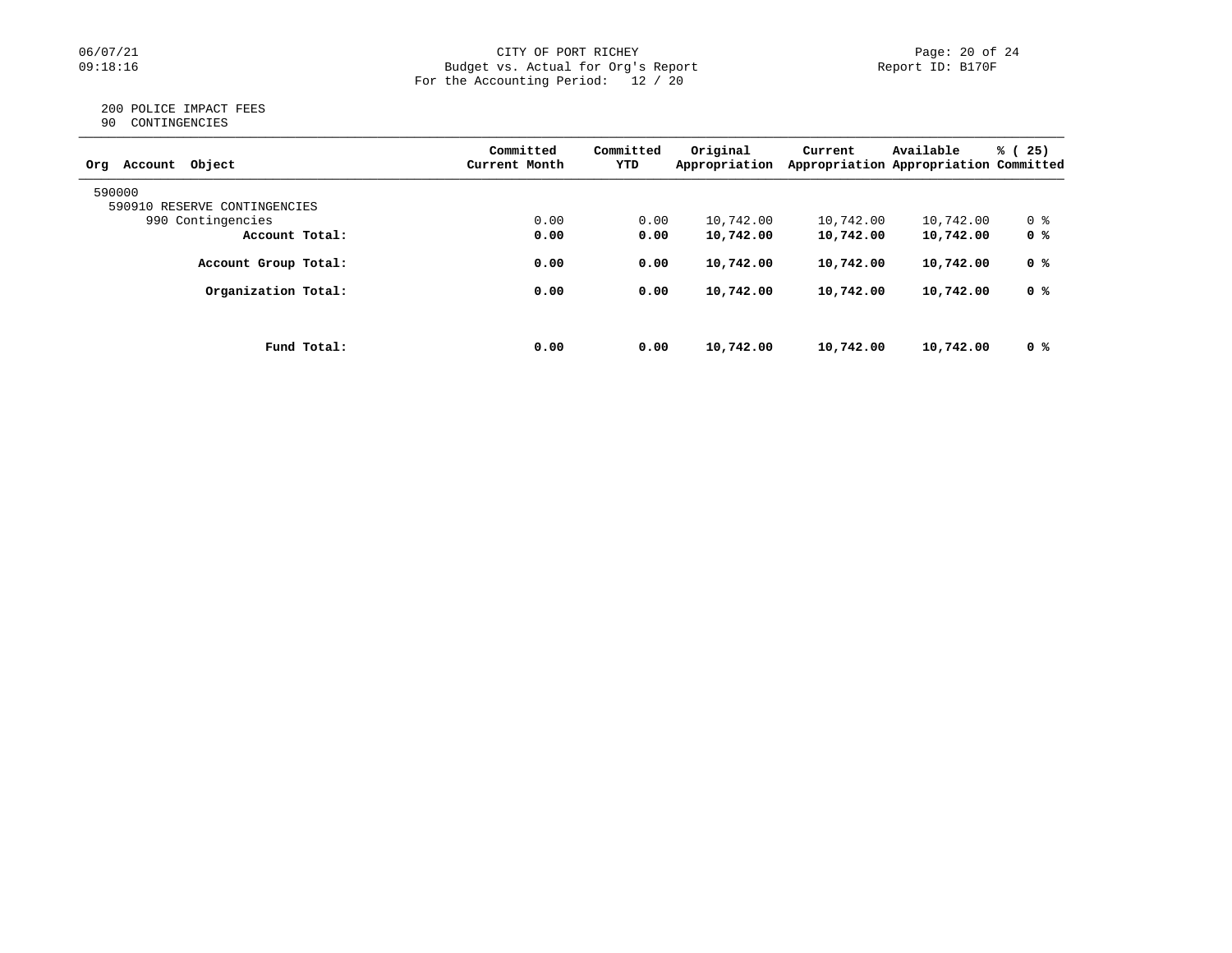# 06/07/21 CITY OF PORT RICHEY Page: 21 of 24<br>
Budget vs. Actual for Org's Report Page: 21 of 24<br>
Page: 21 of 24 Budget vs. Actual for Org's Report For the Accounting Period: 12 / 20

#### 210 FIRE IMPACT FEES 23 FIRE IMPACT FEES

| Object<br>Account<br>Orq              | Committed<br>Current Month | Committed<br>YTD | Original<br>Appropriation | Current   | Available<br>Appropriation Appropriation Committed | % (25) |
|---------------------------------------|----------------------------|------------------|---------------------------|-----------|----------------------------------------------------|--------|
| 523000<br>523600 Capital Outlay       |                            |                  |                           |           |                                                    |        |
| 630 Improvements Other Than Buildings | 0.00                       | 0.00             | 10,000.00                 | 10,000.00 | 10,000.00                                          | 0 %    |
| Account Total:                        | 0.00                       | 0.00             | 10,000.00                 | 10,000.00 | 10,000.00                                          | 0 %    |
| Account Group Total:                  | 0.00                       | 0.00             | 10,000.00                 | 10,000.00 | 10,000.00                                          | 0 %    |
| Organization Total:                   | 0.00                       | 0.00             | 10,000.00                 | 10,000.00 | 10,000.00                                          | 0 %    |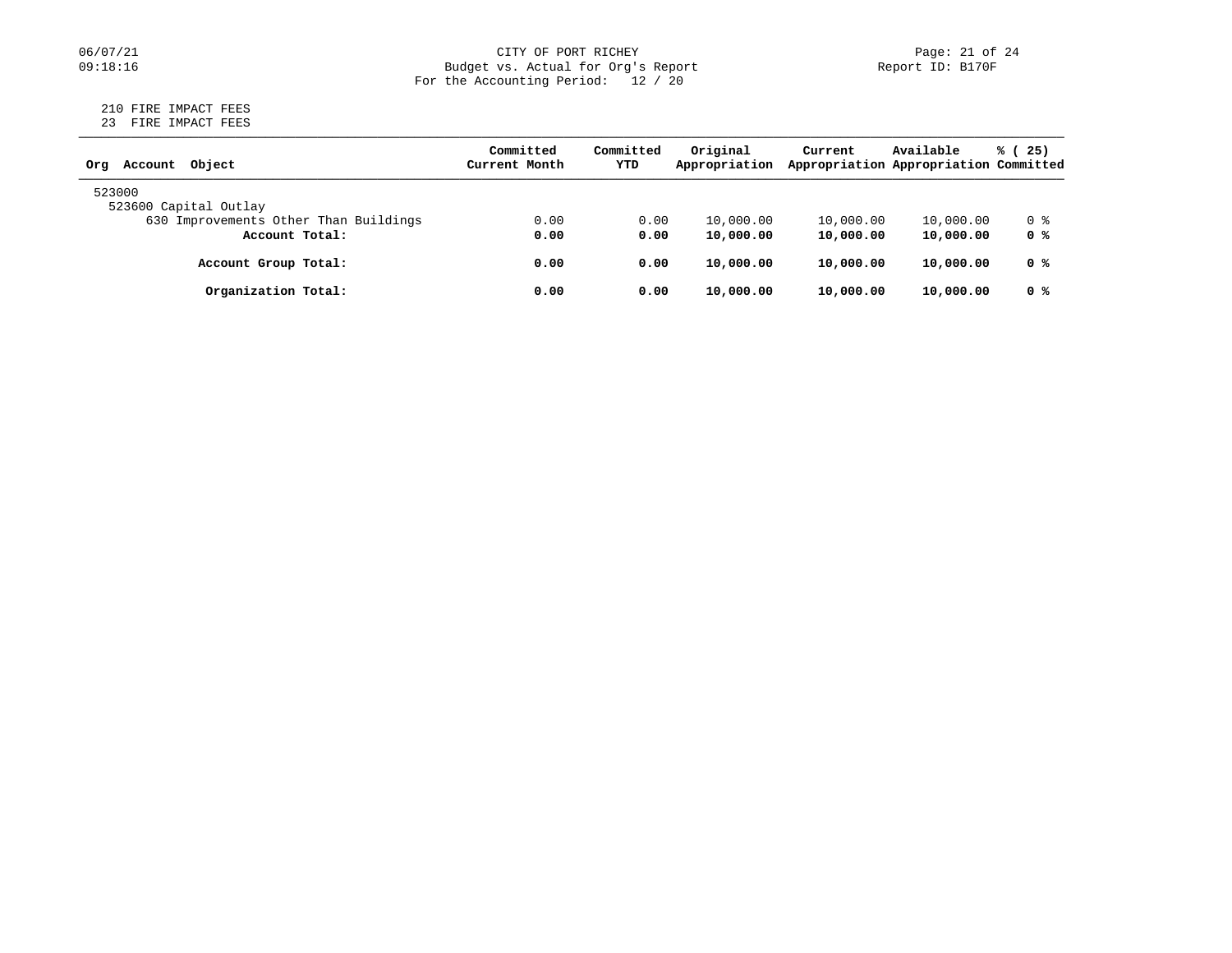### 06/07/21 CITY OF PORT RICHEY Page: 22 of 24<br>
Budget vs. Actual for Org's Report Port 10: B170F Port ID: B170F Budget vs. Actual for Org's Report For the Accounting Period: 12 / 20

#### 210 FIRE IMPACT FEES

59 OTHER ECONOMIC ENVIRONMENT

| Obiect<br>Account<br>Orq     |             | Committed<br>Current Month | Committed<br>YTD | Original<br>Appropriation | Current   | Available<br>Appropriation Appropriation Committed | % (25) |
|------------------------------|-------------|----------------------------|------------------|---------------------------|-----------|----------------------------------------------------|--------|
| 590000                       |             |                            |                  |                           |           |                                                    |        |
| 590910 RESERVE CONTINGENCIES |             |                            |                  |                           |           |                                                    |        |
| 990 Contingencies            |             | 0.00                       | 0.00             | 23,921.00                 | 23,921.00 | 23,921.00                                          | 0 %    |
| Account Total:               |             | 0.00                       | 0.00             | 23,921.00                 | 23,921.00 | 23,921.00                                          | 0 %    |
| Account Group Total:         |             | 0.00                       | 0.00             | 23,921.00                 | 23,921.00 | 23,921.00                                          | 0 %    |
| Organization Total:          |             | 0.00                       | 0.00             | 23,921.00                 | 23,921.00 | 23,921.00                                          | 0 %    |
|                              |             |                            |                  |                           |           |                                                    |        |
|                              | Fund Total: | 0.00                       | 0.00             | 33,921.00                 | 33,921,00 | 33,921.00                                          | 0 %    |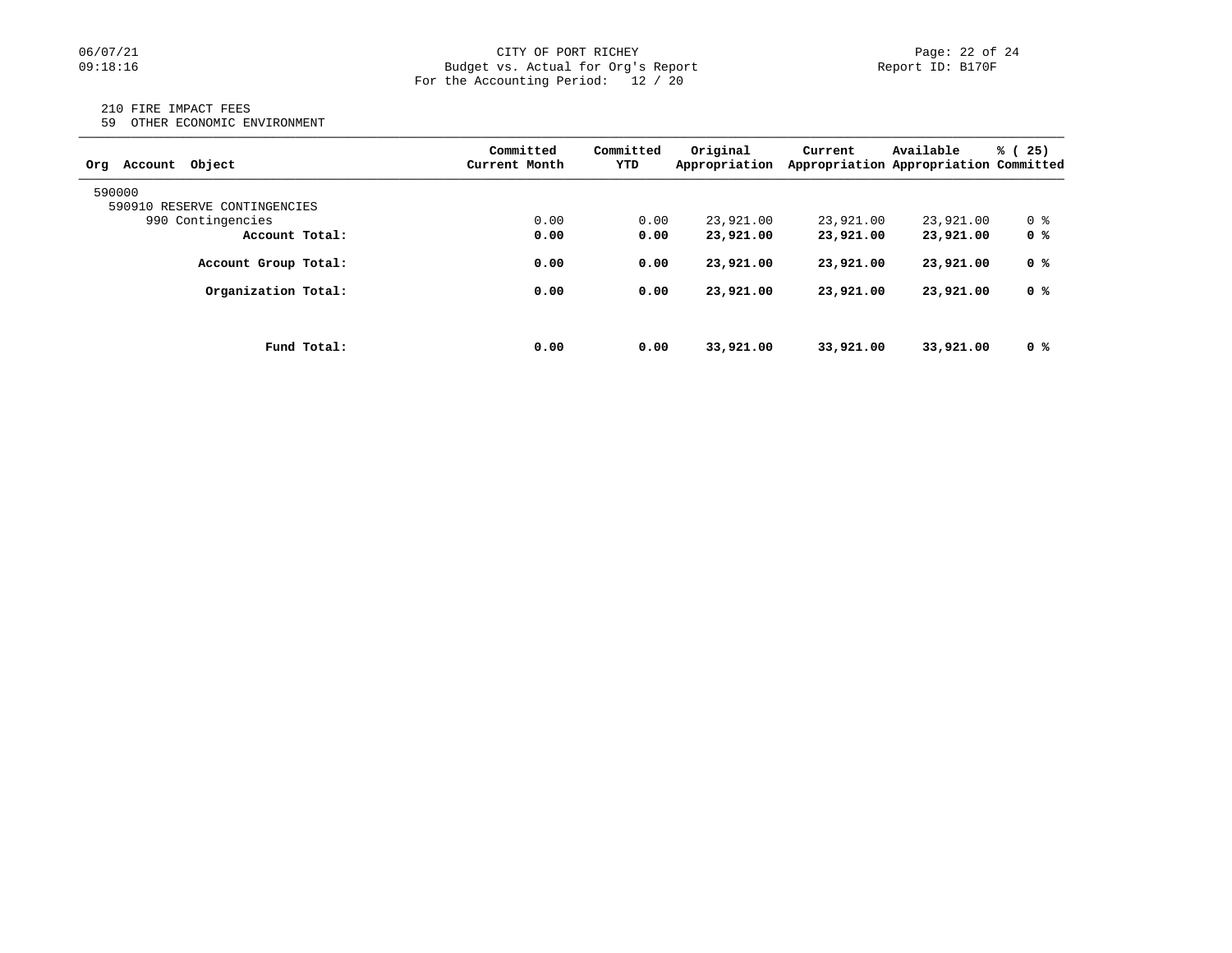#### 06/07/21 CITY OF PORT RICHEY PORT ROLL Page: 23 of 24 09:18:16 Budget vs. Actual for Org's Report Report ID: B170F For the Accounting Period: 12 / 20

220 TRANSPORTATION IMPACT FEE

42 TRANSPORTATION IMPACT FEES

| Object<br>Account<br>Orq | Committed<br>Current Month | Committed<br>YTD | Original<br>Appropriation | Current    | Available<br>Appropriation Appropriation Committed | % (25) |
|--------------------------|----------------------------|------------------|---------------------------|------------|----------------------------------------------------|--------|
| 542000                   |                            |                  |                           |            |                                                    |        |
| 542600 Capital Outlay    |                            |                  |                           |            |                                                    |        |
| 631 Road Improvements    | 0.00                       | 0.00             | 100,000.00                | 100,000.00 | 100,000.00                                         | 0 %    |
| Account Total:           | 0.00                       | 0.00             | 100,000.00                | 100,000.00 | 100,000.00                                         | 0 %    |
| Account Group Total:     | 0.00                       | 0.00             | 100,000.00                | 100,000.00 | 100,000.00                                         | 0 %    |
| Organization Total:      | 0.00                       | 0.00             | 100,000.00                | 100,000.00 | 100,000.00                                         | 0 %    |